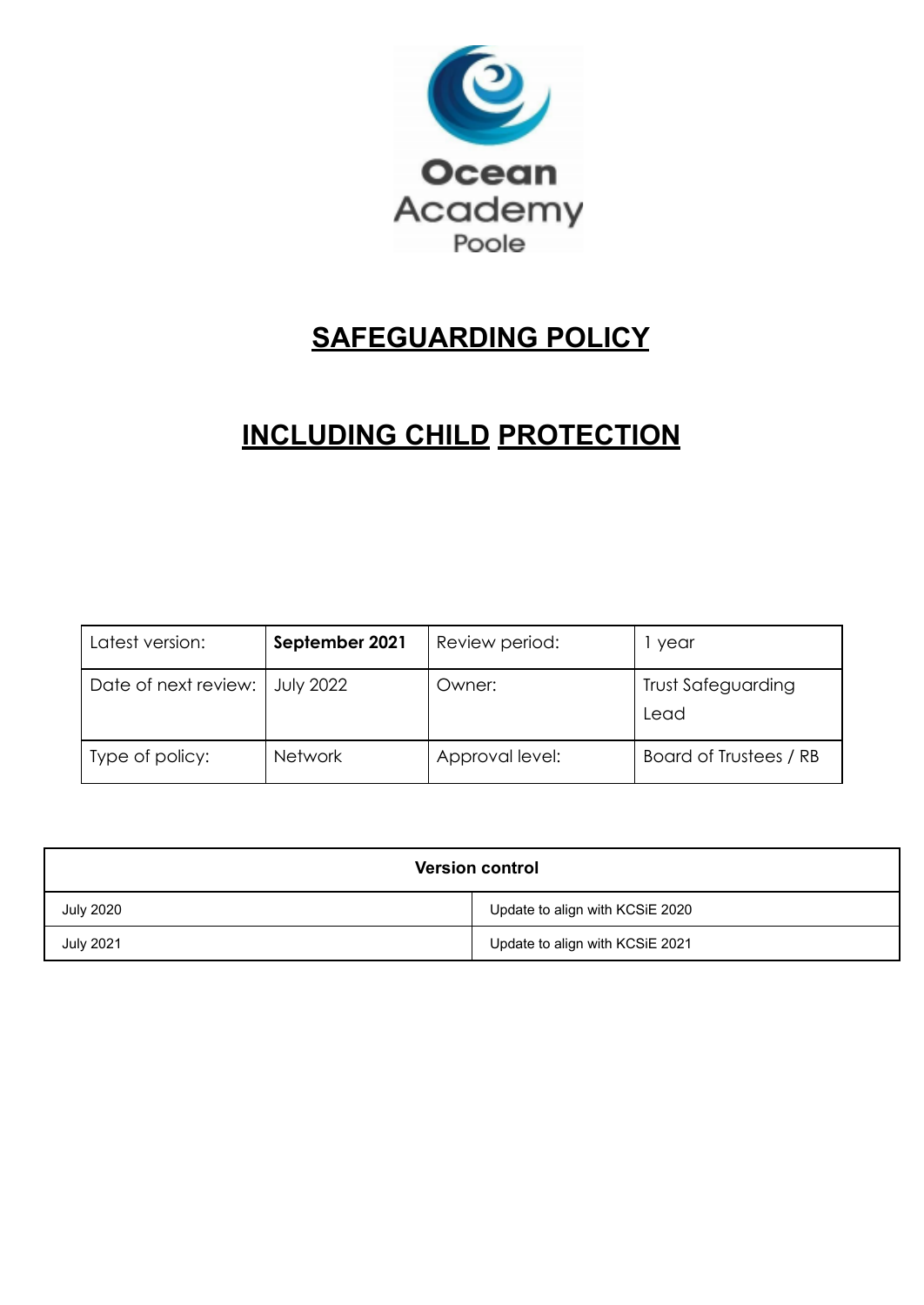## OCEAN ACADEMY

#### **Policy Consultation & Review**

This policy is available on our website and is available on request from the school office. We also inform parents and carers about this policy when their children join our academy and through our school newsletters.

We recognise the expertise our staff build by undertaking safeguarding training and managing safeguarding concerns on a daily basis and we therefore invite staff to contribute to and shape this policy and associated safeguarding arrangements.

The policy is provided to all staff at induction alongside our Staff Code of Conduct. In addition, all staff are provided annually with Part One of the statutory guidance *'Keeping Children Safe in Education '*, DfE **(2021)**. At Ocean Academy all staff undergo safeguarding training annually and then undergo specialist safeguarding training as their role specifies.

This policy will be reviewed in full and agreed on an annual basis by the Aspirations Safeguarding Lead in conjunction with a designated member of Ocean Academy Community Forum and staff members of the Academy designated by the Principal. Following each such annual review a copy will be shared with members of the South Coast District Board and stored on the shared Drive for reference. This policy was last reviewed **September 2021**. It is next due for review in September **2022.**

| <b>Signature J Quarrie Executive Principal</b> | J. Ousane | Date: 06/09/2021 |
|------------------------------------------------|-----------|------------------|
|------------------------------------------------|-----------|------------------|

**Signature D Herbert (Chair of Regional Board) Date: 06/09/2021**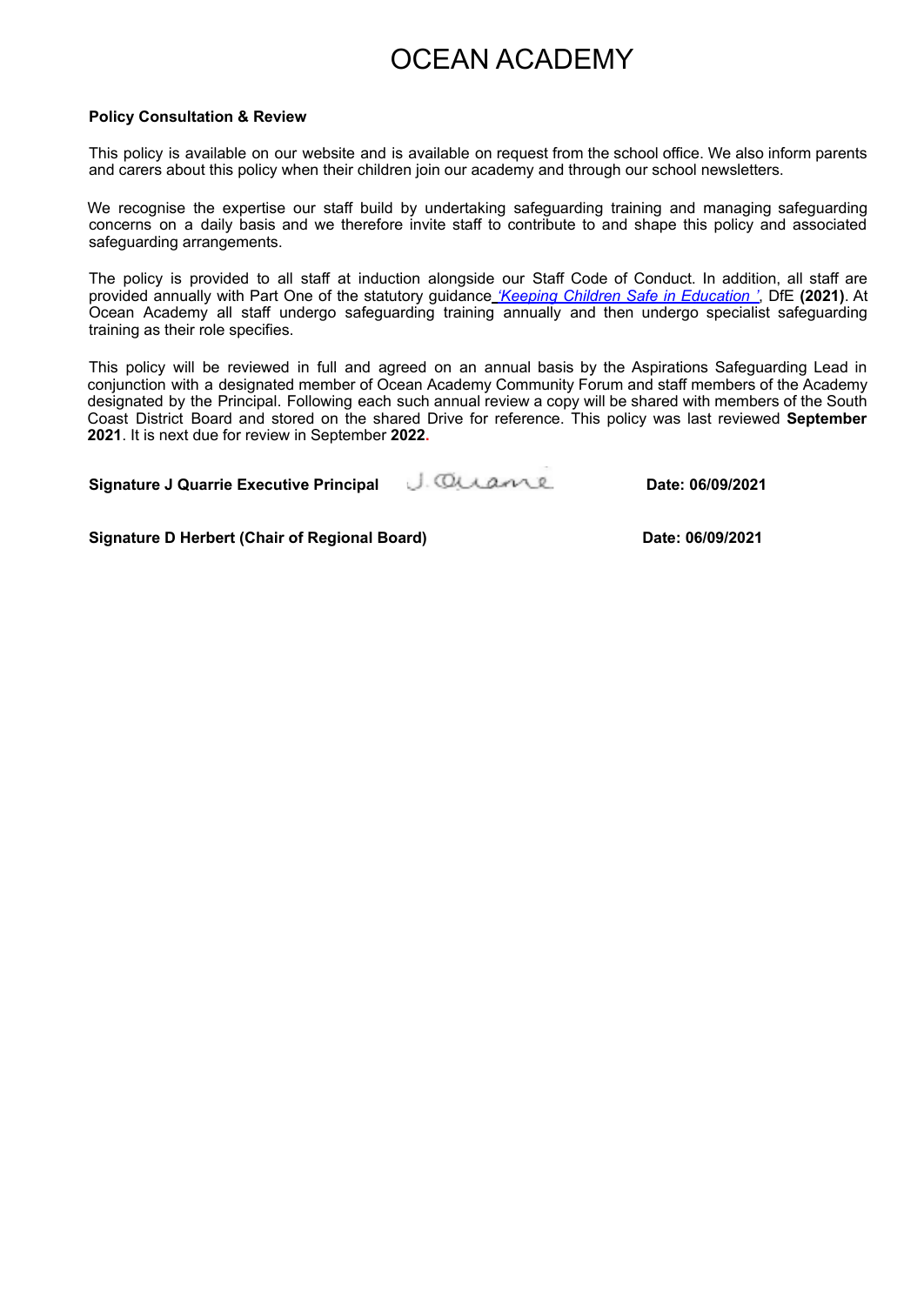#### **CONTENTS**

**Section :**

- **1 Purpose & Aims**
- **2 Academy Ethos**
- **3 Equality Statement**
- **4 Roles & Responsibilities**
- **5 Training & Induction**
- **6 Procedures for Taking Action**
- **7 Children potentially at greater risk of harm**
- **8 Early Help**
- **9 Recognising Abuse / Signs and Symptoms of Abuse**

**Peer on Peer Abuse, Sexting, Sharing nudes UpSkirting FGM / HBV Prevent Duty Recognising Extremism Child Sexual Exploitation (CSE) Child Criminal Exploitation (CCE) Potential vulnerabilities County Lines Private Fostering Child Missing in Education (CME) Domestic Abuse**

- **10 Recording & Information Sharing**
- **11 Operation Encompass**
- **12 Working with Parents & Carers**
- **13 Child Protection Conferences**
- **14 Safer Recruitment**
- **15 Safer Working Practice**
- **16 Online safety, Mobile Phones and Cameras**
- **17 Managing Allegations against Staff, Volunteers and contractors**
- **18 Low Level Concerns**
- **19 Visitors to the Academy**
- **20 Non Collection of Children**
- **21 Missing children and Elective Home Education**
- **22 Other relevant policies**
- **23 Statutory Framework**
- **Appendix 1 Types of abuse**
- **Appendix 2 Induction checklist for staff & volunteers**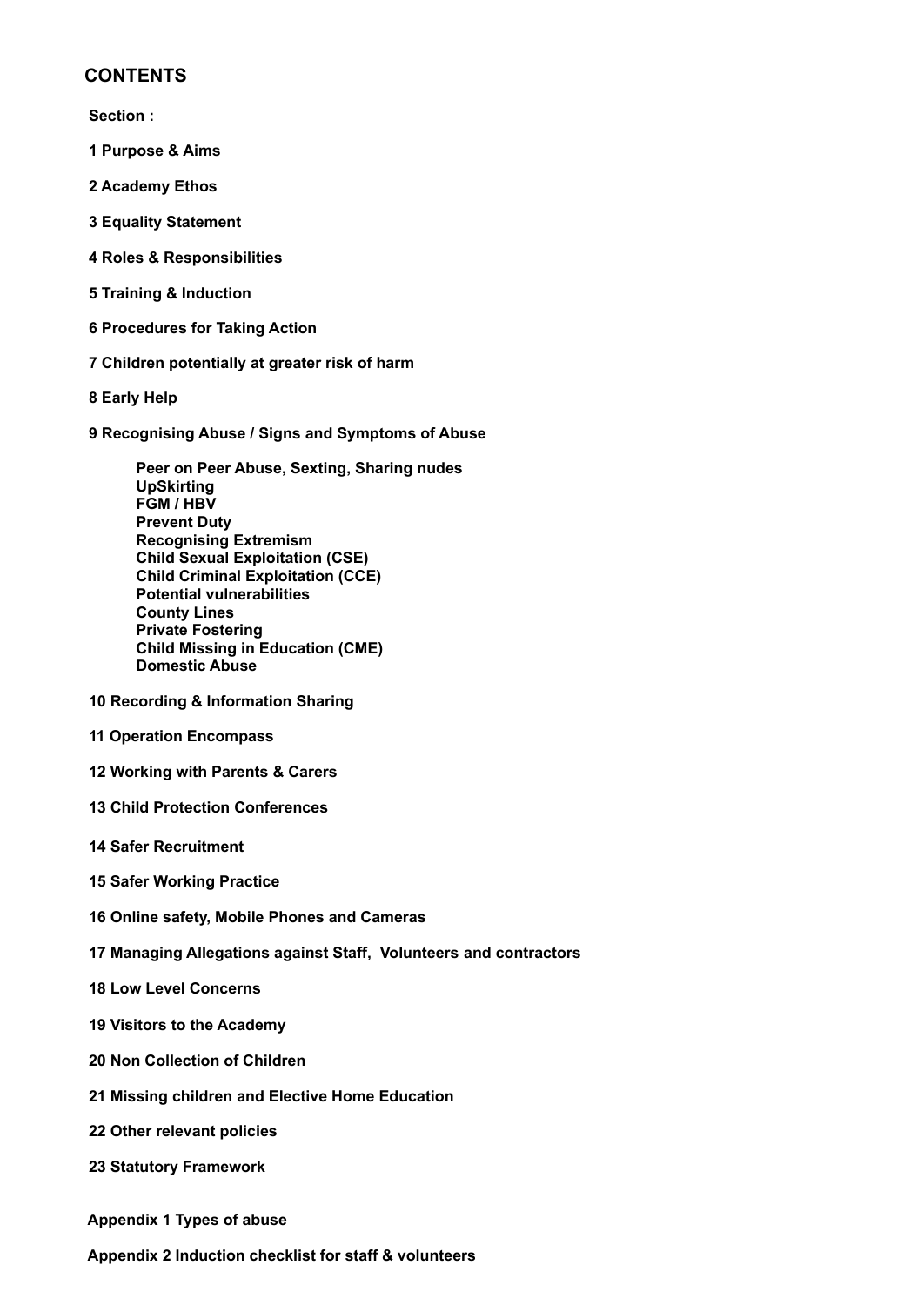#### **Appendix 3 Safer Recruitment and DBS policy and procedures Appendix 4 Helpful Contacts**

#### **Appendix 5 Flowchart for Reporting of Concerns**

#### **1. PURPOSE & AIMS**

1.1 The purpose of Ocean Academy's safeguarding policy is to ensure every child and young person who is a registered pupil at our academy is safe and protected from harm.

This means we will always work to:

- Protect children and young people at our academy from maltreatment
- Prevent impairment of our children's and young people's health or development, including mental health
- Ensure that children and young people at our academy grow up in circumstances consistent with the provision of safe and effective care
- Safeguard staff, children and visitors so as to enable everyone at our academy to have the best outcomes

1.2 The academy aims to ensure that:

- Appropriate action is taken in a timely manner to safeguard and promote children's welfare
- All staff are aware of their statutory responsibilities with respect to safeguarding
- Staff are properly trained in recognising and reporting safeguarding issues
- Staff are aware of the Pan Dorset Safeguarding Children Partnership recommendations *https://bournemouth-poole-lscb.org.uk/download/2215/*

(A new partnership for children's safeguarding arrangements was launched on 1 August 2019, replacing the existing local safeguarding children boards. The changes have come about as a result of the Children and Social Work Act 2017 and will see the Bournemouth and Poole Local Safeguarding Children Board (LSCB) and Dorset Safeguarding Children Board (SCB) replaced by a new Pan Dorset *Safeguarding Children Partnership).*

1.3 This policy will give clear direction to staff, volunteers, visitors, contractors and parents about expected behaviour and our legal responsibility to safeguard and promote the welfare of all children at our academy.

1.4 This policy applies to all pupils, staff, parents, governors, volunteers, contractors and visitors.

1.5 All staff are aware that safeguarding incidents and/or behaviours can be associated with factors outside school and/or can occur between children outside of this environment.

1.6 Where children are being asked to learn online at home the advice to support schools and colleges to do so safely is followed: safeguarding-in-schools-collegesand-other-providers and safeguarding-and-remote-education

#### **2. OUR ETHOS**

2.1 Each child's welfare is of paramount importance. Ocean Academy there is a whole school approach to safeguarding and all systems, policies and procedures have been devised with the best interests of the child at the centre. Our Academy will establish and maintain an ethos where pupils feel secure, are encouraged to talk, are listened to and are safe. Children at Ocean Academy will be able to talk freely to any member of staff if they are worried or concerned about something. All staff, children and visitors will feel safe and secure at Ocean Academy.

2.2 Everyone who comes into contact with children and their families has a role to play in safeguarding children. We recognise that staff at Ocean Academy play a particularly important role as they are in a position to identify concerns early and provide help for children to prevent concerns from escalating. **All staff are advised to maintain an attitude of '***it could happen here***' where safeguarding is concerned.** When concerned about the welfare of a child, staff members must always act in the **best interests** of the child.

2.3 All staff and regular visitors will, through training and induction, know how to recognise indicators of concern or harm, how to respond to a disclosure from a child and how to record and report this information. We will not make promises to any child and we will not keep secrets. Every child will know what the adult will have to do with any information they have chosen to disclose.

2.4 Throughout our curriculum, we will provide activities and opportunities for children to develop the skills they need to identify risks and stay safe, including online. This will also be extended to include material that will encourage our children to develop essential life skills through various teaching and learning opportunities as part of providing a broad and balanced curriculum. The curriculum extends to teach about Online Safety - when children use the school's network to access the internet, they are protected from inappropriate content by our filtering and monitoring systems. Relationships, Health and Sex Sducation (RSE) will also be included through the PSHE programme 'Jigsaw' (policy available in school and on website). We minimize inappropriate use by not allowing mobile phones or children's own devices in school and ensuring that children are taught about how to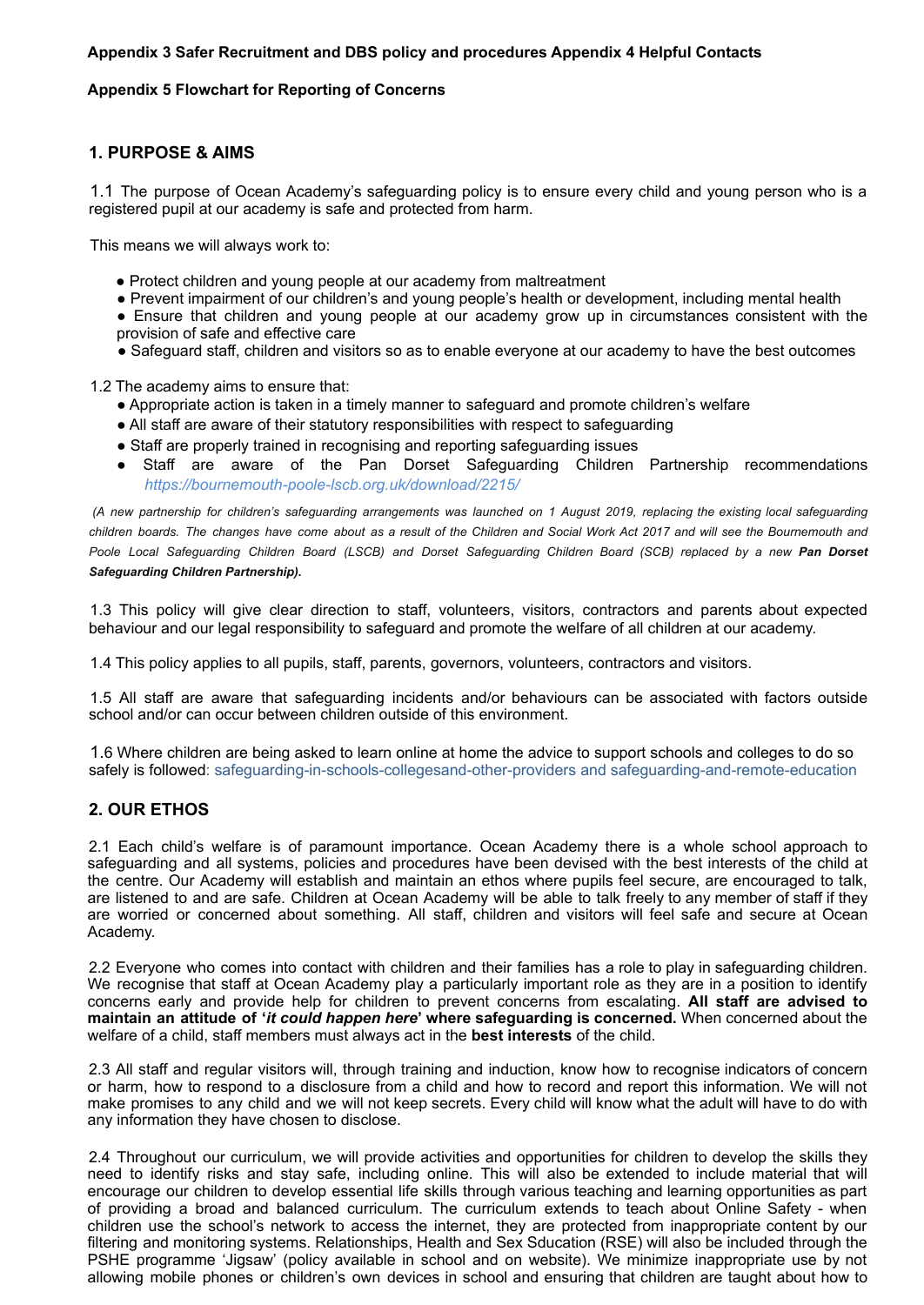minimize the risks of using their personal devices when outside of school. We have a member of staff who is responsible for online safety and they are appropriately trained. They disseminate up to date teaching and learning materials to children, staff and parents.

https://www.gov.uk/government/publications/teaching-online-safety-in-schools

2.5 At all times we will work in partnership and endeavour to establish effective working relationships with parents, carers and colleagues from other agencies in line with Working Together to Safeguard Children (2018) and the Pan Dorset Safeguarding Children Partnership.

#### **3. EQUALITY STATEMENT**

Some children have an increased risk of abuse, and additional barriers can exist for some children with respect to recognising or disclosing it. We are committed to anti-discriminatory practice and recognise children's diverse circumstances. We ensure that all children have the same protection, regardless of any barriers they may face.

We give special consideration to children who:

- Have special educational needs (SEN) or disabilities or health conditions (see section 9)
- Are young carers
- May experience discrimination due to their race, ethnicity, religion, gender identification or sexuality
- Have English as an additional language
- Are known to be living in difficult situations for example, temporary accommodation or where there are issues such as substance abuse or domestic violence
- Are at risk of FGM, sexual exploitation, forced marriage, or radicalisation
- Are asylum seekers
- Are at risk due to either their own or a family member's mental health needs
- Are looked after or previously looked after (see section 11)
- Are missing from education
- Have a parent/carer who has expressed an intention to remove them from school to be home educated

#### **4. ROLES AND RESPONSIBILITIES**

| <b>Role</b>                                                   | <b>Name</b>                                                       | <b>Contact details</b>                                                                                                                  |
|---------------------------------------------------------------|-------------------------------------------------------------------|-----------------------------------------------------------------------------------------------------------------------------------------|
| <b>Designated</b><br><b>Safeguarding Lead</b><br>(DSL)        | Jo Quarrie                                                        | jquarrie@ocean-aspirations.org                                                                                                          |
| <b>Deputy DSL</b><br>Other trained<br>safeguarding DDSL level | Loren Tharme<br>Rachel Richardson<br>Alex Simpson<br>Chris Beedie | Itharme@ocean-aspirations.org<br>rrichardson@ocean-aspirations.org<br>ac-simpson@ocean-aspirations.org<br>cbeedie@ocean-aspirations.org |
| <b>Executive Principal</b>                                    | Jo Quarrie                                                        | jquarrie@ocean-aspirations.org                                                                                                          |
| <b>Named Safeguarding</b><br>Governor                         | M Lancy<br>D Herbert                                              | mandylancy@aspirationsacademies.org<br>dherbert@aspirationsacademies.org                                                                |
| <b>Chair of Ocean</b><br><b>Community Forum</b>               | Jo Quarrie                                                        | jquarrie@ocean-aspirations.org                                                                                                          |
| <b>Trust Safeguarding Lead</b>                                | Mandy Lancy                                                       | mandylancy@aspirationsacademies.org                                                                                                     |

#### **All Staff**

4.1 It is the responsibility of *every* member of staff, volunteer and regular visitor to our academy to ensure that they carry out the requirements of this policy and, at all times, work in a way that will safeguard and promote the welfare of all of the pupils at this academy. This includes the responsibility to provide a safe environment in which children can learn.

4.2 The South Coast District Board is accountable for ensuring the effectiveness of this policy and our compliance with it. **D Herbert** is a member of the Ocean Community Forum and the South Coast District Board. The RB of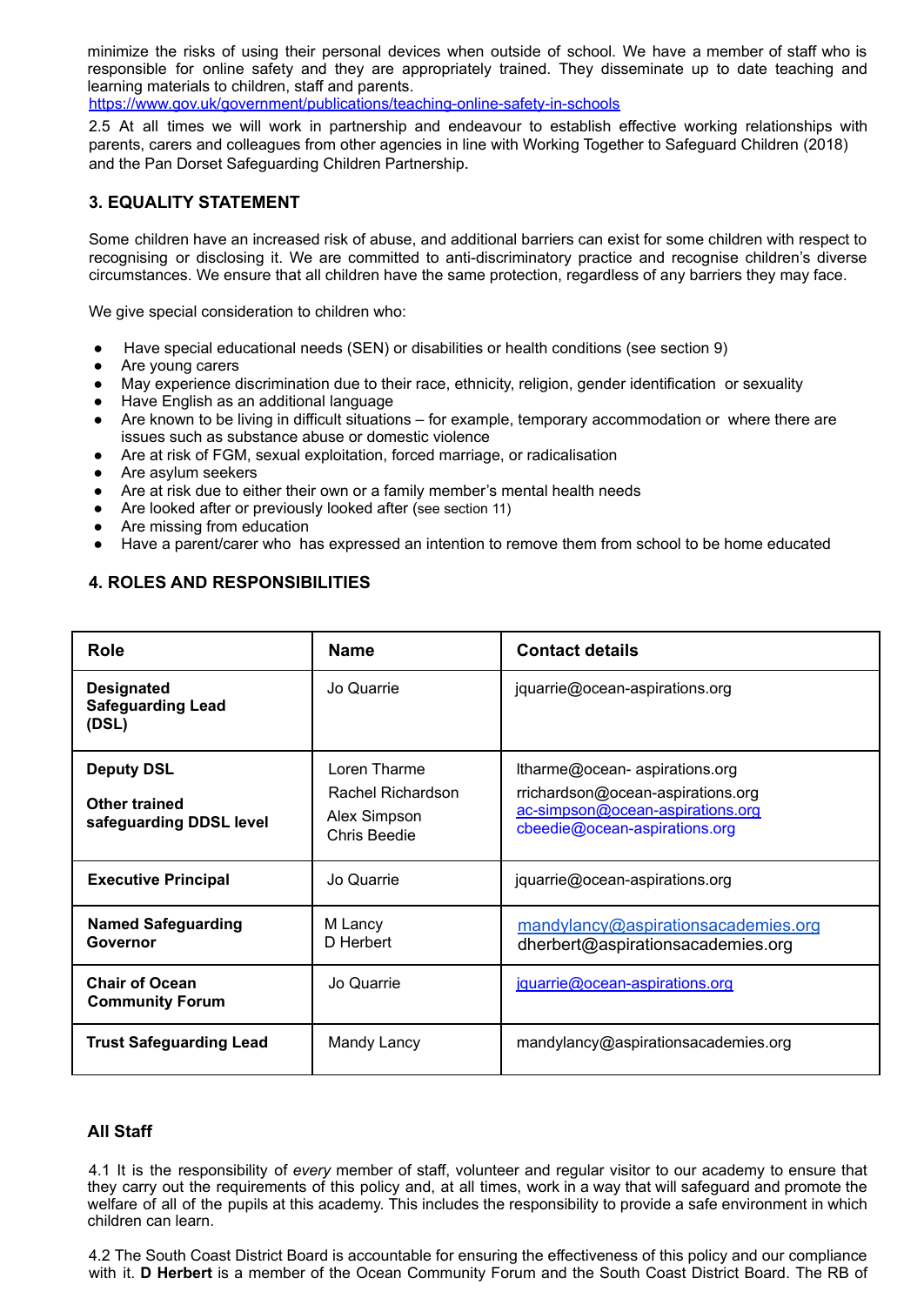Ocean Academy is accountable for ensuring the effectiveness of this policy and our compliance with it. Although our RB takes collective responsibility to safeguard and promote the welfare of our pupils, we also have a named governor who, alongside the DSL, champions safeguarding within the academy.

#### 4.3 **The Regional Board** will ensure that:

- There is a whole-school approach to safeguarding, ensuring that safeguarding and child protection are at the forefront and underpin all relevant aspects of process and policy development
- The safeguarding policy is in place and is reviewed annually, is available publicly via our academy website and has been written in line with the requirements of the Local Safeguarding Children Partnership policies and procedures;
- The academy contributes to inter-agency working in line with Working Together to Safeguard Children (2018);
- A senior member of staff from the leadership team is designated to take the lead responsibility for safeguarding and child protection and that there is at least one deputy DSL who is appropriately trained to deal with any issues in the absence of the Designated Safeguarding Lead (DSL);
- A link governor trustee is appointed to monitor the effectiveness of this policy in conjunction with the full governing board.
- Procedures are in place for dealing with allegations against members of staff, including supply teachers and volunteers in line with statutory guidance;
- Safer recruitment practices are followed in accordance with the requirements of *['Keeping](https://www.gov.uk/government/publications/keeping-children-safe-in-education--2) Children Safe in [Education'](https://www.gov.uk/government/publications/keeping-children-safe-in-education--2)* DfE (2021);
- Remedy is made without delay to any weakness in regard to our safeguarding arrangements that are brought to their attention.

4.4 The Regional Board will receive a safeguarding report termly that includes the training that has taken place, the number of staff attending and any outstanding training requirements for the academy. It will also state all safeguarding activity that has taken place, for example, number of meetings attended, reports written, training or induction given. It will not identify individual pupils or go into any detail.

#### **The Executive Principal**

4.5 At Ocean Academy the Executive Principal is responsible for:

- Identifying a senior member of staff from the leadership team to be the Designated Safeguarding Lead (DSL). At Ocean Academy, this is **the Executive Principal.**
- Identifying alternative members of staff to act as the Designated Safeguarding Lead (DSL) in his/her absence to ensure there is always cover for the role
- Ensure all staff receive a safeguarding induction and are provided with a copy of this policy and the staff code of conduct and that training is relevant and regular
- Ensure all staff undertake appropriate child protection training that is updated annually and includes training in e-safety and online matters
- Ensuring that the academy's approved policies and procedures, particularly concerning referrals of cases of suspected abuse and neglect, are followed by all staff
- Ensuring that all staff and volunteers feel able to raise concerns about poor or unsafe practice and such concerns are addressed sensitively in accordance with agreed whistle-blowing procedures
- Liaise with the Local Authority Designated Officer (LADO) in the event of an allegation of abuse being made against a member of staff in line with 'Working Together To Safeguard Children **2018'** and notifying the Trust's Safeguarding Lead of any such incidents. If the allegation involves children : LADO Service for BCP 01202 456744 [LADO@bcpcouncil.gov.uk](mailto:LADO@bcpcouncil.gov.uk). If the allegation does not involve children and relates to adult safeguarding : 01202 633902 sshelpdesk@bcpcouncil,gov.uk

#### NSPCC's Whistleblowing Helpline (0800 028 0285)

- Ensuring the relevant staffing ratios are met, where applicable
- Enables time for designated staff to receive supervision regarding the role and emotional support where necessary
- Ensure local initiatives and areas of concern are highlighted : County Lines – see point 6.6 in this policy https://www.dorset.police.uk/help-advice-crime-prevention/safety-in-your-community/county-lines/

Beach and water safety – RNLI 01202 665607

Railways – British Railway Police suicide concern 03001239101 E-safety, up skirting, alcohol and drug misuse, domestic abuse, preventing gang culture, preventing violent extremism, serious violence – Safer Schools and Communities Team

https://www.dorset.police.uk/help-advice-crime-prevention/safety-in-your-community/ssct/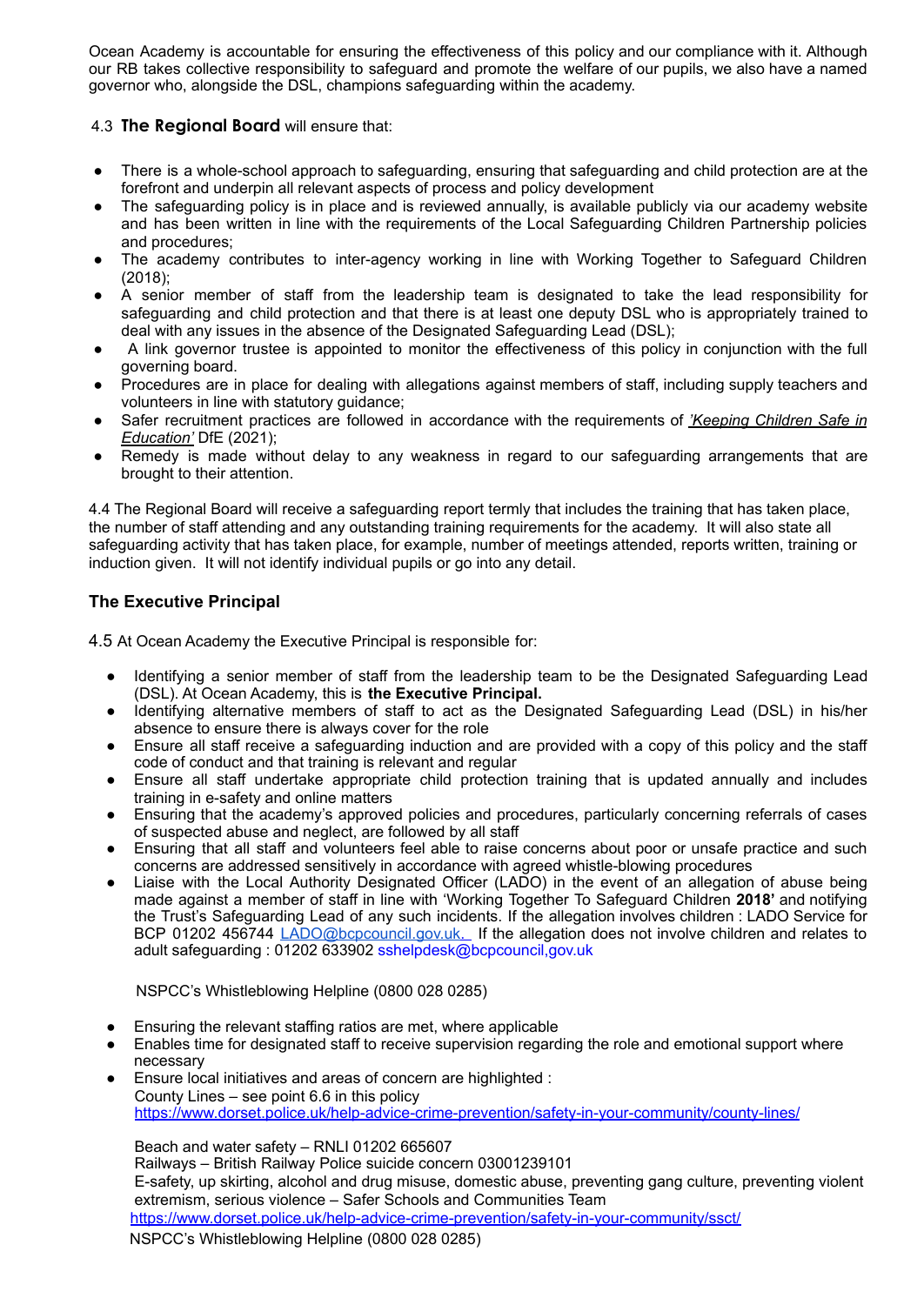#### **The Designated Safeguarding Lead (DSL)**

4.6 The Designated Safeguarding Lead is a senior member of staff, from the leadership team, who takes lead responsibility for safeguarding and child protection (including online safety) within Ocean Academy. The DSL will carry out their role in accordance with the responsibilities outlined in Annex C of *'Keeping Children Safe in Education 2021'.*

4.7 The DSL will provide advice and support to other staff on child welfare and child protection matters. Any concern for a child's safety or welfare will be recorded in writing using the relevant pro forma or electronically via My Concern which will be accessed by the DSL.

4.8 During term time the DSL and / or a deputy will always be available (during academy hours) for staff in Ocean Academy to discuss any safeguarding concerns. If in *exceptional* circumstances, the DSL or a deputy DSL is not available on the academy site in person, we will ensure that they are available via telephone and any other relevant media.

4.9 The DSL at Ocean Academy will ensure that representation from our academy is made at child protection conferences and core group meetings. With appropriate training, knowledge and experience, our DSL will liaise with Children's Services and other agencies where necessary, and make referrals of suspected abuse to Children's Services, take part in strategy discussions and other interagency meetings and contribute to the assessment of children.

4.10 The DSL will maintain written records and child protection files ensuring that they are kept confidential and stored securely (MY CONCERN).

4.11 The DSL is responsible for ensuring that all staff members and volunteers are aware of our policy and the procedure they need to follow. They will ensure that all staff, volunteers and regular visitors have received appropriate child protection information during induction and have been trained within the academy to the agreed academy's safeguarding procedures.

4.12 There's a new link for DSLs to NPCC quidance on when to call the police and what to expect.

4.13 The full responsibilities of the DSL is set out in their job description.

#### **5. TRAINING & INDUCTION**

5.1 When new staff join Ocean Academy they will be informed of the safeguarding arrangements in place. They will be given a copy of Ocean Academy's safeguarding policy along with the staff code of conduct, Part One and Annex A of '*Keeping Children Safe in Education*' **(2021)** and told who our Designated Safeguarding Lead (DSL) and Deputy DSLs are. All staff are expected to read these key documents. They will also be provided with the recording concerns method, given information on how to complete it and who to pass it to.

5.2 Every new member of staff or volunteer will receive safeguarding training during their induction period within 4 weeks of joining the academy and will sign a declaration at the beginning of each academic year to state that they have reviewed and understood the guidance and safeguarding procedures in the academy. This programme will include:

- the safeguarding policy including child protection (inc. KCSIE doc)
- the behaviour policy
- the staff code of conduct
- anti-bullying policy
- online safety and acceptable use policy
- the safeguarding response to children who go missing from education
- the role of the designated safeguarding lead (including the identity of the designated safeguarding lead and any deputies)
- information relating to signs and symptoms of abuse
- safer working practices
- whistle blowing
- Pan Dorset Safeguarding Children Partnership links
- how to manage a disclosure from a child
- **Prevent**
- how to recognise signs and symptoms of abuse
- Academy Whistleblowing policy including NSPCC's Whistleblowing Helpline (0800 028 0285)
- Early Help process and their role within in it

The training will also include information about whistle-blowing in respect of concerns about another adult's behaviour and suitability to work with children. Staff will also receive training in e-safety (online safety) and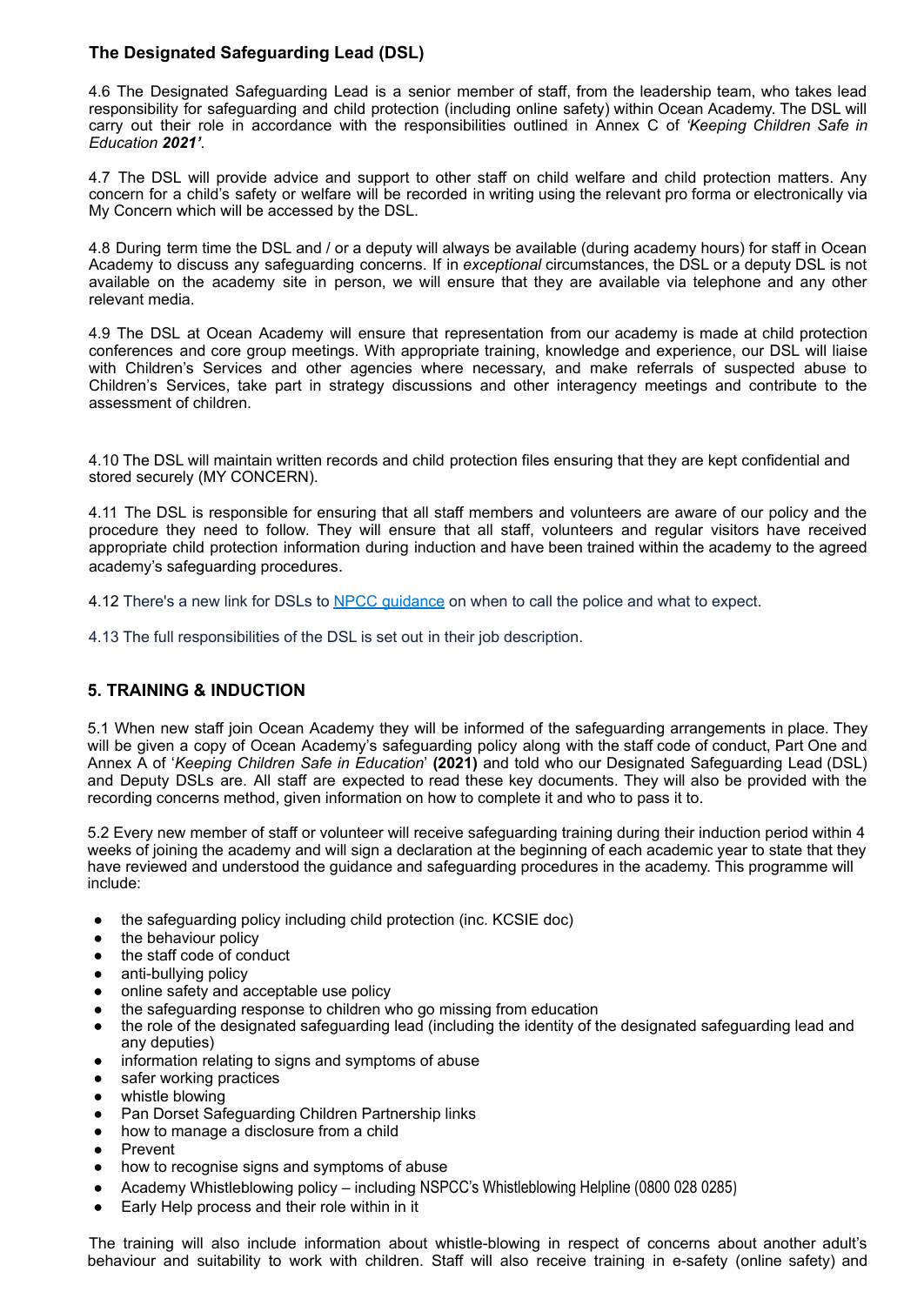relationships, health and sex education. Lockdown training and fire evacuation procedures will also occur regularly throughout the year.

5.3 In addition to the safeguarding induction, we will ensure that mechanisms are in place to assist staff to understand and discharge their role and responsibilities as set out in Part one of '*Keeping Children Safe in Education'* **(2021)** In order to achieve this we will ensure that:

- all members of staff will undertake appropriate safeguarding training on an annual basis in accordance with the Pan Dorset Safeguarding Children Partnership advice and we will evaluate the impact of this training
- all staff know how to manage disclosures -
- all staff know the indicators of abuse and neglect for specific safeguarding issues such as child criminal exploitation and child sexual exploitation;
- staff understand the need to be vigilant as multiple safeguarding issues will overlap with one another;
- staff are aware of the risk factors that increase the likelihood of involvement in serious violence;
- staff understand the importance of reassuring victims that they are being taken seriously and that they will be supported and kept safe
- all staff members, governors and regular volunteers have access to the National Online Safety platform and can access any of the webinars through this platform
- all staff members receive regular safeguarding and child protection updates (for example, via email, ebulletins, staff meetings), as required, but at least annually, to provide them with relevant skills and knowledge to safeguard children effectively
- DSLs attend training every two years; and in addition to formal training, their knowledge and skills are refreshed at regular intervals, at least annually. A comprehensive record of training is kept by the DSL
- the DSL, the deputy designated member(s) of staff and any other senior member of staff who may be in a position of making referrals or attending child protection conferences or core groups will participate in one of the multi-agency training courses available online or face to face through recognised training providers, at least once every three years
- all other staff will receive regular safeguarding and child protection updates as required, but at least annually, to provide them with relevant skills and knowledge to safeguard children effectively
- Safer Recruitment training is available to all relevant staff and governors who are involved in the recruitment process
- Weekly SLT meeting has safeguarding as a standing agenda item as does the weekly staff bulletin meeting
- Updates policies and local, national agendas / reviews are disseminated to all staff and copies kept in the staffroom. All staff sign to evidence that the information has been read and understood

5.4 At Ocean Academy, we are alert to safeguarding issues in the local area and ensure that all staff have training appropriate to these matters as they arise. Currently, County Lines is a concern in this locality and is being addressed through Pan Dorset Safeguarding Children Partnership who deliver multi agency information sharing and updates and local DSL forum updates.

5.5 All regular visitors, temporary staff and volunteers to our academy will be given a set of our safeguarding procedures; they will be informed of who our DSL and alternate staff members are and what the recording and reporting system is. (See Appendix 2). All sign in using the Inventry system, which records photo identity. Paper versions are also available in leaflet form. All regular volunteers, visitors and temporary staff have DBS checks before starting work / support in school. A

robust induction is carried out by the **Associate Principal, Assistant Principa**l or the designated DSL.

5.6 We actively encourage all of our staff to keep up to date with the most recent local and national safeguarding advice and guidance, Annex B of '*Keeping Children Safe in Education*' **(2021)** provides links to guidance on specific safeguarding issues.

#### **6. PROCEDURES FOR TAKING ACTION**

6.1 Ocean Academy adheres to child protection procedures that have been agreed locally through the Pan Dorset Safeguarding Children Partnership.

6.2 Staff should always follow the reporting procedures outlined in this policy in the first instance. However, they may also share information directly with Children's Social Care, or the police if:

- the situation is an emergency and the designated safeguarding lead, their deputy and the Principal are all unavailable;
- they are convinced that a direct report is the only way to ensure the pupil's safety.

#### **If a child is suffering or likely to suffer harm, or in immediate danger**

- Tell the DSL immediately, if this is not possible then you should make a referral to children's social care and/or the police **immediately** if you believe a child is suffering or likely to suffer from harm, or in immediate danger. **Anyone can make a referral.**
- Tell the DSL as soon as possible if you make a referral directly.
- Set out your local procedures for making a referral, as per the arrangements put in place by the 3 safeguarding partners.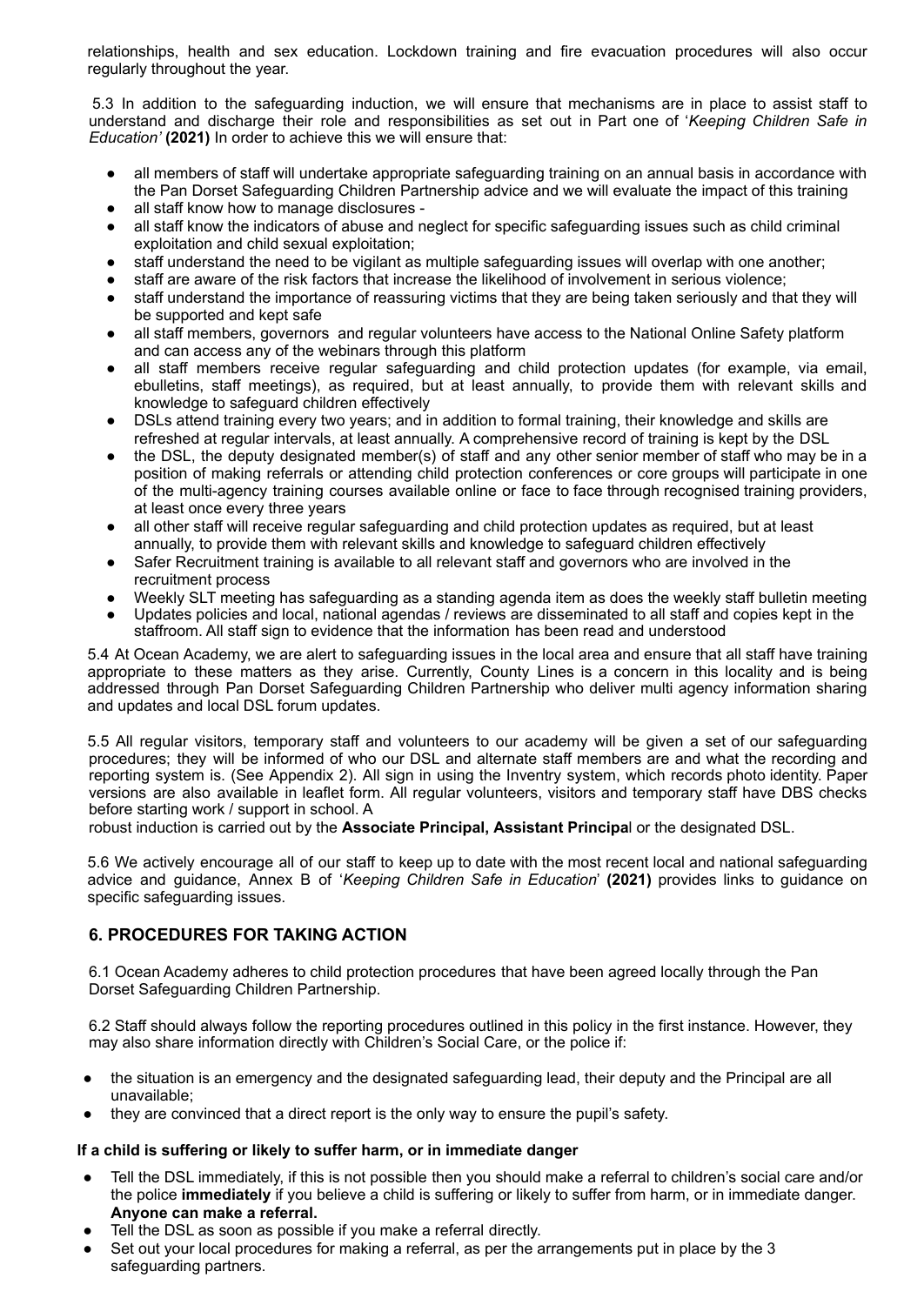You might also include the following link to the GOV.UK webpage for reporting child abuse to your local council:

#### <https://www.gov.uk/report-child-abuse-to-local-council>

#### **If a child/young person makes a disclosure to you,** you should:

- Listen to and believe them. Allow them time to talk freely and do not ask leading questions
- Reassure the child/young person that they are being taken seriously and that they will be supported and kept safe. Victims shouldn't be given the impression they are creating a problem or made to feel ashamed for making a report;
- Stay calm and do not show that you are shocked or upset
- Tell the child/young person they have done the right thing in telling you. Do not tell them they should have told you sooner
- Explain what will happen next and that you will have to pass this information on. Do not promise to keep it a secret
- Write up your conversation as soon as possible in the child/young person's own words. Stick to the facts, and do not put your own judgement on it
- Sign and date the write-up and pass it on to the DSL using the Academy's reporting procedures set out in section 6.3 below. Aside from the DSL or DDSL, do not disclose the information to anyone else unless told to do so by a relevant authority involved in the safeguarding process

6.3 All staff are encouraged to report any concerns that they have and not see these as insignificant. On occasions, a referral is justified by a single incident such as an injury or disclosure of abuse. More often however, concerns accumulate over a period of time and are evidenced by building up a picture of harm over time; this is particularly true in cases of emotional abuse and neglect. In these circumstances, it is crucial that staff record and pass on concerns in accordance with this policy to allow the DSL to build up a picture and access support for the child at the earliest opportunity. A reliance on memory without accurate and dated records of concern could lead to a failure to protect.

6.4 It is the responsibility of academy staff to communicate welfare concerns. All staff have a duty to recognise concerns and pass the information on in accordance with the procedures outlined in this policy. It is the responsibility of the DSL or DDSLs to investigate child protection concerns.

6.5 The Designated Safeguarding Lead (DSL) should be used as a first point of contact for concerns and queries regarding any safeguarding concern in our academy. Any member of staff or visitor to the academy who receives a disclosure of abuse or suspects that a child is at risk of harm must report it immediately to the DSL or, if unavailable, to the Deputy designated person. In the absence of either of the above, the matter should be brought to the attention of the most senior member of staff and/or take advice from local children's social care (MASH : Multi Agency Service Hub Children and Young People's Social Care, 14a, Commercial Road, Poole,BH14 0JW. 01202 735046 01202 715589 children&families@poole.gov.uk www.poole.gov.uk/)

6.6 If staff are concerned about the welfare or safety of any child at Ocean Academy they will record their concern on the agreed My Concern (online recording system). Any concerns should be passed to the DSL without delay.

6.7 Following receipt of any information raising a concern, the DSL will consider what action to take and seek advice from Early Help or Children's Services as required (MASH). The Police will be called if appropriate to do so. All information and actions taken, including the reasons for any decisions made, will be fully documented on My Concern.

6.8 Any member of staff who does not feel that concerns about a child have been responded to appropriately and in accordance with the procedures outlined in this policy should raise their concerns with the **Executive Principal** or the Chair of the District Board. If any member of staff does not feel the situation has been addressed appropriately at this point, they should contact Children's Services directly with their concerns. Local escalation processes as outlined in KCSIE should be adhered to. Guidance can be found at http://pandorsetscb.proceduresonline.com/p\_escalation.html

#### 7.**Children potentially at greater risk of harm**

#### **7.1 Pupils with SEND or health issues**

We recognise that children and young people with **special educational needs (SEN), disabilities or certain health conditions** can face additional safeguarding challenges and these are discussed in staff training. These additional barriers can include:

- assumptions that indicators of possible abuse such as behaviour, mood and injury relate to the child's condition without further exploration;
- Pupils being more prone to peer group isolation or bullying (including prejudice-based bullying) than other pupils
- Pupils being disproportionately impacted by things like bullying- without outwardly showing any signs; and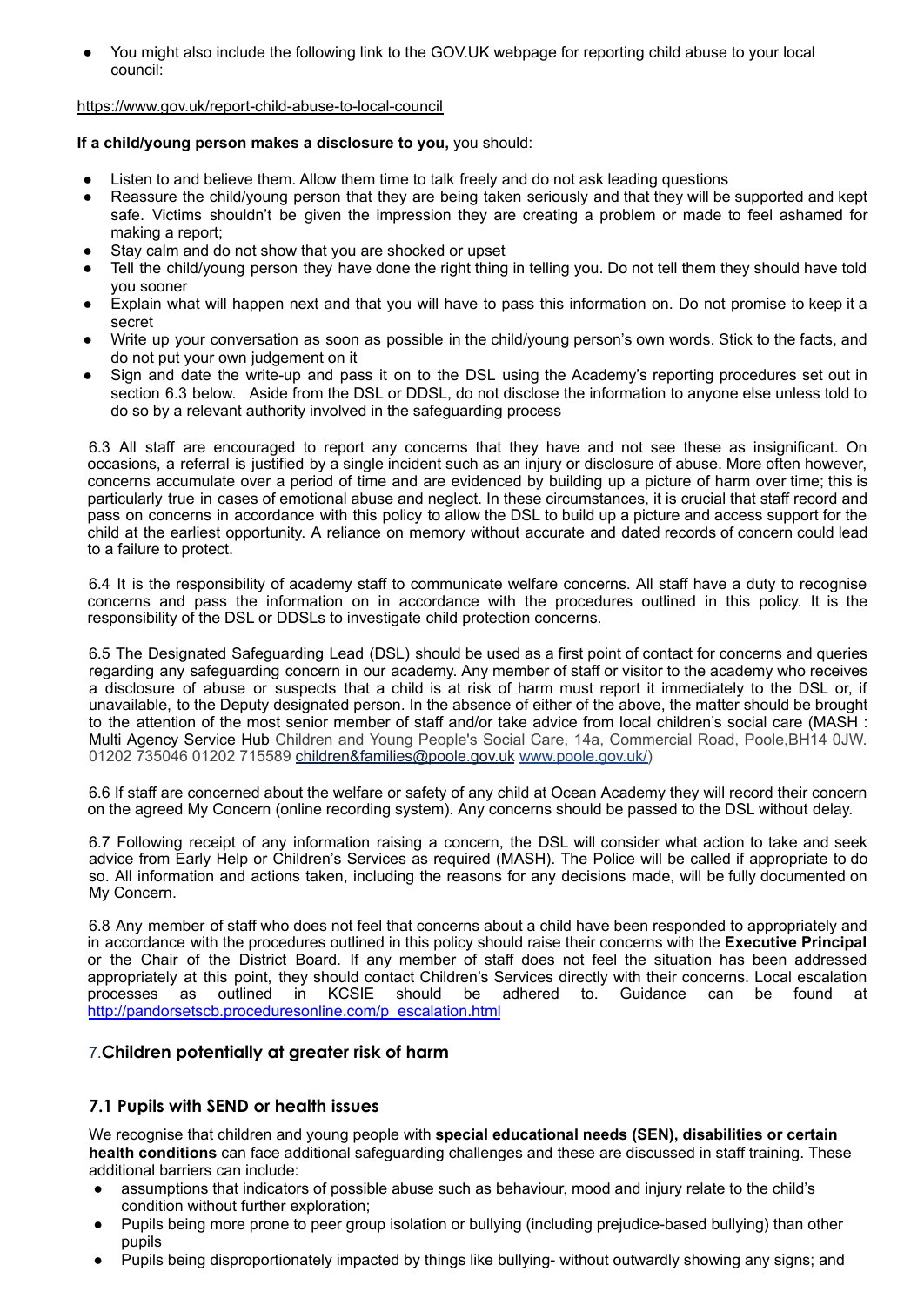communication barriers and difficulties in overcoming these barriers.

At Ocean Academy, we identify pupils who might need more support to be kept safe or to keep themselves safe. See Inclusion Policy and SEND support in this policy.

#### **7.2. Pupils with a social worker**

Pupils may need a social worker due to safeguarding or welfare needs. We recognise that a child's experiences of adversity and trauma can leave them vulnerable to further harm as well as potentially creating barriers to attendance, learning, behaviour and mental health.

The DSL and all members of staff will work with and support social workers to help protect vulnerable children.

Where we are aware that a pupil has a social worker, the DSL will always consider this fact to ensure any decisions are made in the best interests of the pupil's safety, welfare and educational outcomes. For example, it will inform decisions about:

- Responding to unauthorised absence or missing education where there are known safeguarding risks
- The provision of pastoral and/or academic support

#### **7.3. Looked-after and previously looked-after children**

We will ensure that staff have the skills, knowledge and understanding to keep looked-after children and previously looked-after children safe. In particular, we will ensure that:

- Appropriate staff have relevant information about children's looked after legal status, contact arrangements with birth parents or those with parental responsibility, and care arrangements
- The DSL has details of children's social workers and relevant virtual school heads

We have appointed a designated teacher, [Alex Simpson - Pastoral Lead], who is responsible for promoting the educational achievement of looked-after children and previously looked-after children in line with [statutory](https://www.gov.uk/government/publications/designated-teacher-for-looked-after-children) [guidance.](https://www.gov.uk/government/publications/designated-teacher-for-looked-after-children)

The designated teacher is appropriately trained and has the relevant qualifications and experience to perform the role. See also the policy for the Designated Teacher.

As part of their role, the designated teacher will:

- Work closely with the DSL to ensure that any safeguarding concerns regarding looked-after and previously looked-after children are quickly and effectively responded to
- Work with virtual school heads to promote the educational achievement of looked-after and previously looked-after children, including discussing how pupil premium plus funding can be best used to support looked-after children and meet the needs identified in their personal education plans

#### **7.4 Homelessness**

Being homeless or being at risk of becoming homeless presents a real risk to a child's welfare.

The DSL and deputy/deputies, will be aware of contact details and referral routes in to the local housing authority so they can raise/progress concerns at the earliest opportunity (where appropriate and in accordance with local procedures).

Where a child has been harmed or is at risk of harm, the DSL will also make a referral to children's social care.

#### **7.5 Private Fostering**

A **private fostering arrangement** is one that is made privately (without the involvement of a local authority) for the care of a child under the age of 16 years (under 18, if disabled) by someone other than a parent or close relative, in their own home, with the intention that it should last for 28 days or more.

A close family relative is defined as a 'grandparent, brother, sister, uncle or aunt' and includes half-siblings and step-parents; it does not include great-aunts or uncles, great grandparents or cousins.

Parents and private foster carers both have a legal duty to inform the relevant local authority at least six weeks before the arrangement is due to start; not to do so is a criminal offence.

Whilst most privately fostered children are appropriately supported and looked after, they are a potentially vulnerable group who should be monitored by the local authority, particularly when the child has come from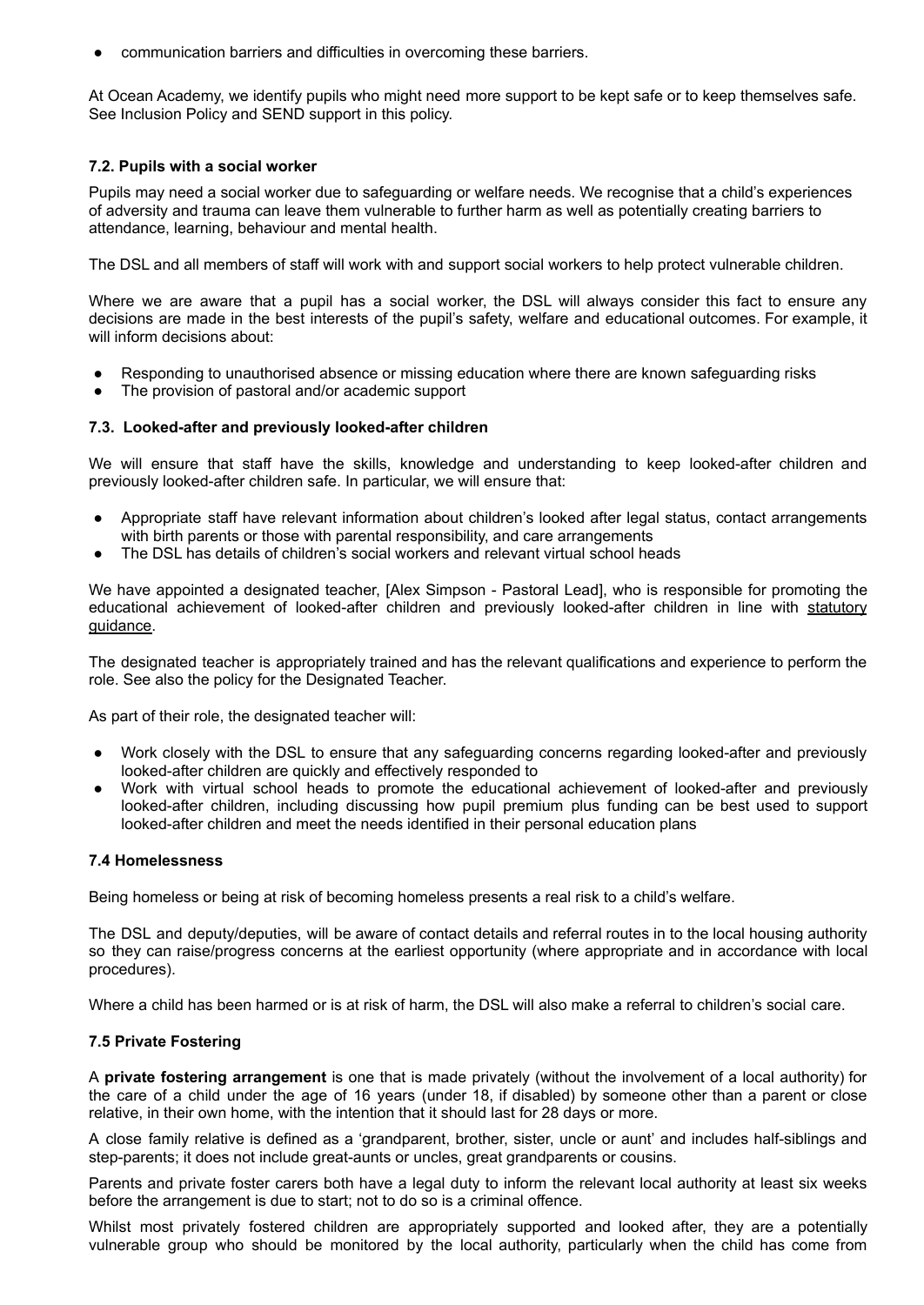another country. In some cases privately fostered children are affected by abuse and neglect, or be involved in trafficking, child sexual exploitation or modern-day slavery.

Schools have a mandatory duty to report to the local authority where they are aware or suspect that a child is subject to a private fostering arrangement. Although schools have a duty to inform the local authority, there is no duty for anyone, including the private foster carer or social workers to inform the school. However, it should be clear to the school who has parental responsibility.

Academy staff should notify the designated safeguarding lead when they become aware of private fostering arrangements. The designated safeguarding lead will speak to the family of the child involved to check that they are aware of their duty to inform the LA. The academy itself has a duty to inform the local authority of the private fostering arrangements.

On admission to the academy we will take steps to verify the relationship of the adults to the child who is being registered.

#### **7.6 Children Missing Education**

Knowing where children are during school hours is an extremely important aspect of Safeguarding. Missing school can be an indicator of abuse and neglect and may also raise concerns about other safeguarding issues, including the criminal exploitation of children.

We monitor attendance carefully and address poor or irregular attendance without delay. We will always follow up with parents/carers when pupils are not at school. This means we need to have a least two up to date contact numbers for parents/carers. Parents should be reminded to update the school as soon as possible if the numbers change.

In response to the guidance in Keeping Children Safe in Education (2019) the academy has:

- Staff who understand what to do when children do not attend regularly
- Appropriate policies, procedures and responses for pupils who go missing from education (especially on repeat occasions).
- Staff who know the signs and triggers for travelling to conflict zones, FGM and forced marriage.

Procedures to inform the local authority when we plan to take pupils off-roll when they:

- leave school to be home educated
- move away from the school's location
- remain medically unfit beyond compulsory school age
- are in custody for four months or more (and will not return to school afterwards); or
- are permanently excluded

We will ensure that pupils who are expected to attend the school, but fail to take up the place will be referred to the local authority.

When a pupil leaves the school, we will record the name of the pupil's new school and their expected start date.

#### **7.7 Children requiring mental health support**

Mental health problems can, in some cases, be an indicator that a child has suffered or is at risk of suffering abuse, neglect or exploitation.

Staff will be alert to behavioural signs that suggest a child may be experiencing a mental health problem or be at risk of developing one.

If you have a mental health concern about a child that is also a safeguarding concern, take immediate action by following the steps in section 5.

If you have a mental health concern that is not also a safeguarding concern, speak to the DSL or the named mental health lead person to agree on a course of action.

#### **7.8 EARLY HELP**

In some cases, children may benefit from an early help assessment: health conditions, a mental health need, a family member in prison or affected by parental offending, at risk of honour-based abuse such as female genital mutilation (FGM) or forced marriage, and persistent absence from education (including absences for part of the day) may trigger an Early Help Assessment (EHA).

If early help is appropriate, the DSL will generally lead on liaising with other agencies and setting up an inter-agency assessment as appropriate. Staff may be required to support other agencies and professionals in an early help assessment, in some cases acting as the lead practitioner.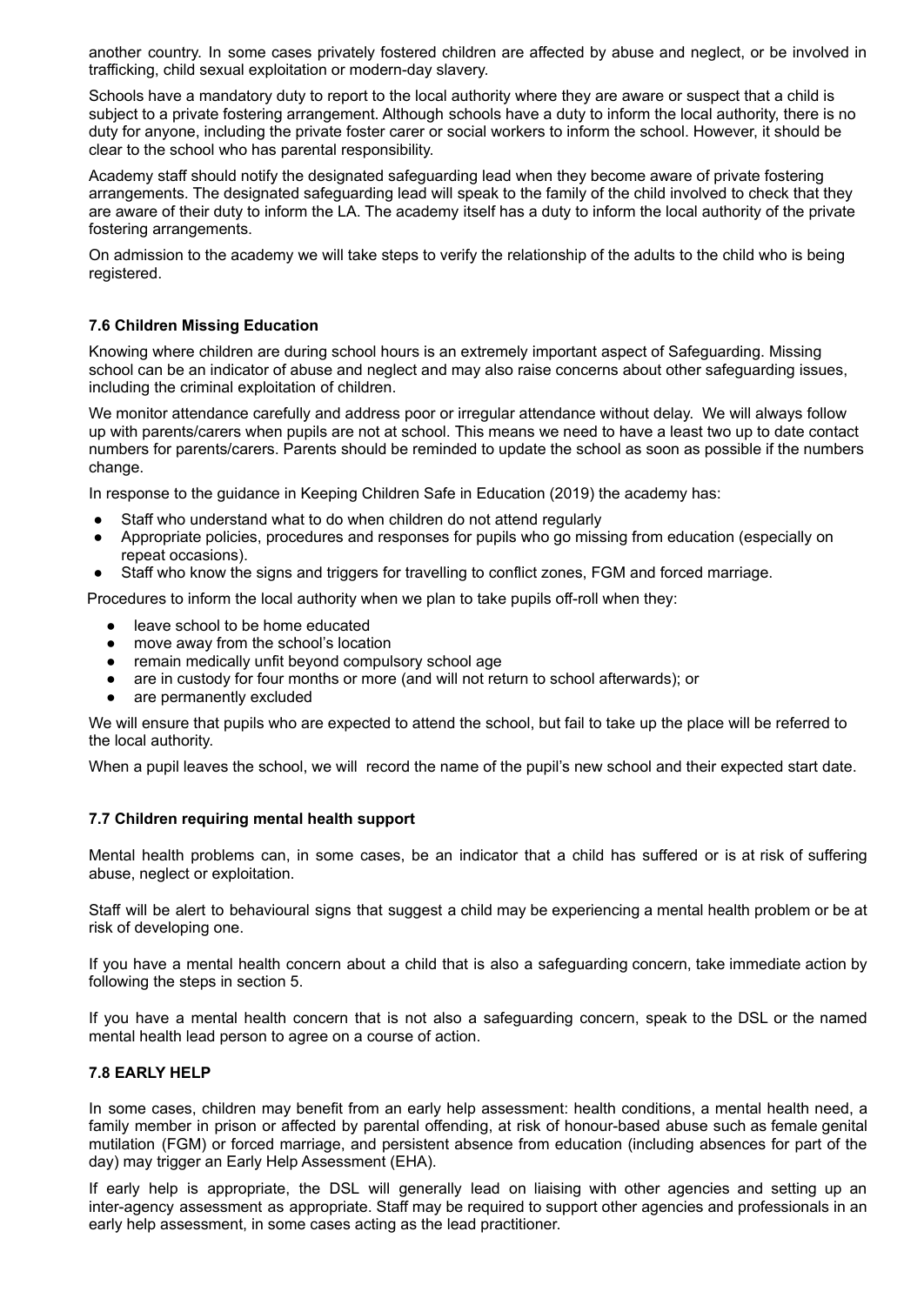The DSL will keep the case under constant review and the school will consider a referral to local authority children's social care if the situation does not seem to be improving. Timelines of interventions will be monitored and reviewed.

#### **8. RECOGNISING ABUSE**

#### **8.1 Allegations of abuse made against other pupils**

At Ocean Academy we believe that all children have a right to attend school and learn in a safe environment. Children should be free from harm by adults and other students in Ocean Academy .

We recognise that children are capable of abusing their peers and as such take a zero tolerance approach to abuse. Abuse will never be tolerated or passed off as "banter" or "part of growing up" or 'boys being boys' as this can lead to a culture of unacceptable behaviours and an unsafe environment for young people .

Most cases of pupils hurting other pupils will be dealt with under our school's behaviour policy, but this safeguarding and child protection policy will apply to any allegations that raise safeguarding concerns. We recognise that technology is a significant component in many safeguarding issues and our e safety policy and work to eradicate online abuse or misuse works alongside this policy.

This might include where the alleged behaviour:

- Is serious, and potentially a criminal offence
- Could put pupils in the school at risk
- Is violent
- Involves pupils being forced to use drugs or alcohol
- Involves sexual exploitation or sexual abuse, sexual harrassment or violence such as indecent exposure, sexual assault, or sexually inappropriate pictures or videos (including sexting), sharing nudes
- **Upskirting**
- Involves online abuse is abusive, harassing or misogynistic
- Non consensual sharing of indecent images (sharing nudes)
- Sharing of abusive images and pornography to those who do not want to receive such content
- Abuse in intimate personal relationships between peers
- Causing someone to engage in sexual activity without their consent or to engage in sexual activity with a third party
- Bullying as identified in the academy anti-bullying policy and including prejudiced and discriminatory bullying

If a pupil makes an allegation of abuse against another pupil:

- You must tell the DSL or DDSL and record the allegation, but do not investigate it
- The DSL will contact the local authority children's social care team and follow its advice, as well as the police if the allegation involves a potential criminal offence
- The DSL will put a risk assessment and support plan into place for all children involved both the victim(s) and the child(ren) against whom the allegation has been made – with a named person they can talk to if needed
- The DSL will contact the children and adolescent mental health services (CAMHS), if appropriate We will

minimise the risk of peer-on-peer abuse by:

- Challenging any form of derogatory or sexualised language or behaviour
- Being vigilant to issues that particularly affect different genders for example, sexualised or aggressive touching or grabbing towards female pupils, and initiation or hazing type violence with respect to boys
- Ensuring our curriculum helps to educate pupils about appropriate behaviour and consent
- Ensuring pupils know they can talk to staff confidentially by *going to the Lighthouse Room, through PSHE lessons, staff availability at break and lunch times, approaching any familiar adult they feel comfortable talking to*
- Ensure staff are trained to understand how to recognise peer on peer abuse, how to report this, maintain an attitude that this could happen here, act on any signs of abuse they may see or hear, know that some children may have barriers to telling someone
- Ensuring staff are trained to understand that a pupil harming a peer could be a sign that the child is being abused themselves, and that this would fall under the scope of this policy
- Preventing impairment of children's **mental** and physical health or development give pupils strategies to talk, act on bullying allegations
- Victims will be taken seriously, supported and kept safe and never made to feel like they are creating a problem for reporting abuse, sexual violence or sexual harrassment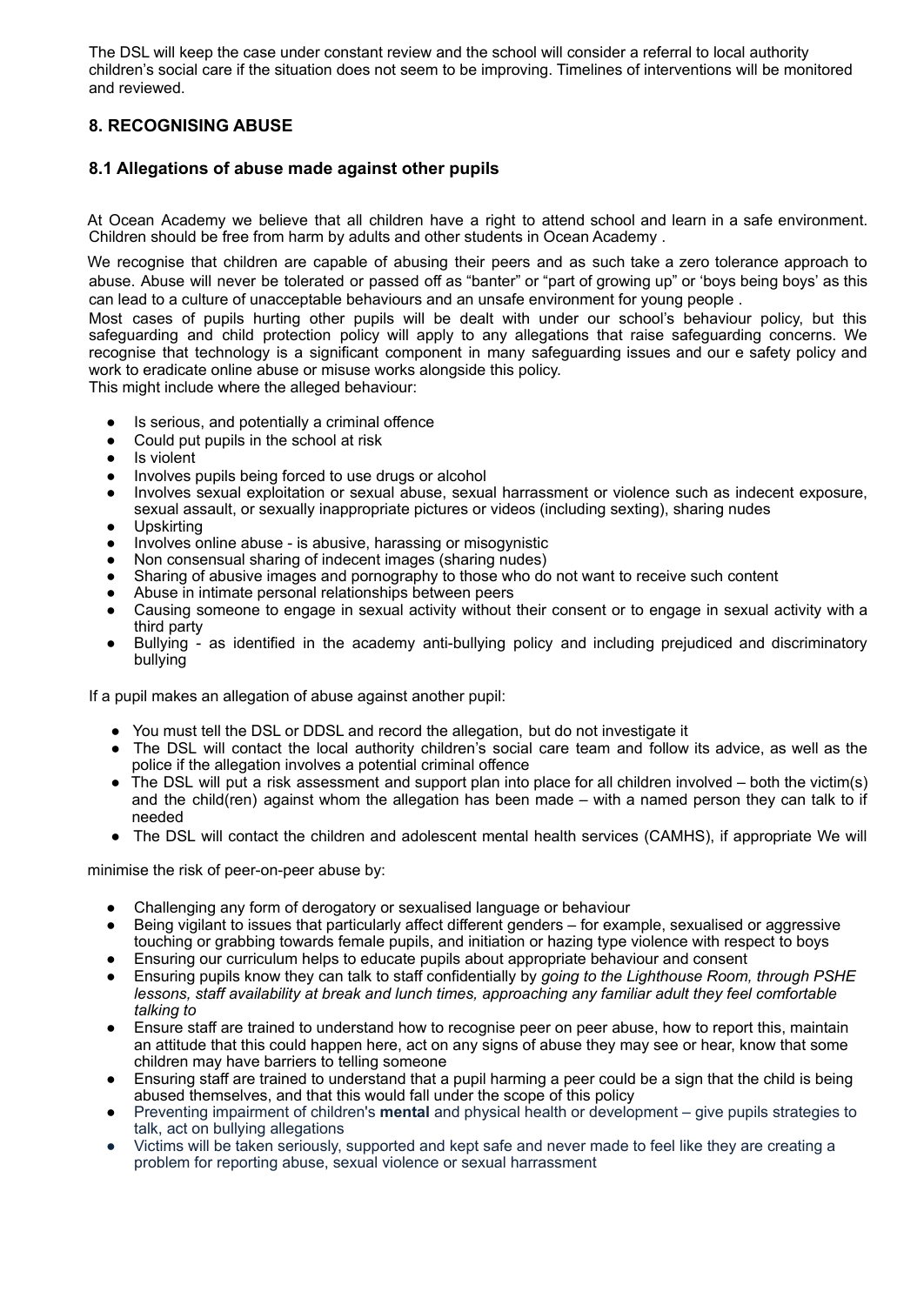#### **UpSkirting**

Upskirting is typically when a photograph is taken under a person's clothing without them knowing, for sexual gratification or to cause the victim humiliation, distress or alarm. It is a criminal offence. Advice is sought from the Safer School and Communities Team (SSCT) and the team are invited into school to talk to children and staff about keeping safe.

#### **Consensual and Non Consensual Sharing of Nudes and Semi Nudes (Youth produced sexual imagery / sexting)**

In cases of this we follow the guidance given to schools and colleges by the UK Council for Internet Safety (UKCIS) published in 2020:

https://www.gov.uk/government/publications/sharing-nudes-and-semi-nudes-advice-for-education-settings-workin g-with-children-and-young-people

#### **Your responsibilities when responding to an incident**

If you are made aware of an incident involving **sharing nudes**, you must report it to the DSL immediately.

You must **not**:

- View, download or share the imagery yourself, or ask a pupil to share or download it. If you have already viewed the imagery by accident, you must report this to the DSL
- Delete the imagery or ask the pupil to delete it
- Ask the pupil(s) who are involved in the incident to disclose information regarding the imagery (this is the DSL's responsibility)
- Share information about the incident with other members of staff, the pupil(s) it involves or their, or other, parents and/or carers
- Say or do anything to blame or shame any young people involved

You should explain that you need to report the incident, and reassure the pupil(s) that they will receive support and help from the DSL.

#### **Initial review meeting**

Following a report of an incident, the DSL will hold an initial review meeting with appropriate school staff. This meeting will consider the initial evidence and aim to determine:

- Whether there is an immediate risk to pupil(s)
- If a referral needs to be made to the police and/or children's social care
- If it is necessary to view the imagery in order to safeguard the young person (in most cases, imagery should not be viewed)
- What further information is required to decide on the best response
- Whether the imagery has been shared widely and via what services and/or platforms (this may be unknown)
- Whether immediate action should be taken to delete or remove images from devices or online services
- Any relevant facts about the pupils involved which would influence risk assessment
- If there is a need to contact another school, college, setting or individual
- Whether to contact parents or carers of the pupils involved (in most cases parents should be involved)

The DSL will make an immediate referral to police and/or children's social care if:

- The incident involves an adult
- There is reason to believe that a young person has been coerced, blackmailed or groomed, or if there are concerns about their capacity to consent (for example owing to special educational needs)
- What the DSL knows about the imagery suggests the content depicts sexual acts which are unusual for the young person's developmental stage, or are violent
- The imagery involves sexual acts and any pupil in the imagery is under 13
- The DSL has reason to believe a pupil is at immediate risk of harm owing to the sharing of the imagery (for example, the young person is presenting as suicidal or self-harming)

If none of the above apply then the DSL, in consultation with the principal and other members of staff as appropriate, may decide to respond to the incident without involving the police or children's social care.

#### **Further review by the DSL**

If at the initial review stage a decision has been made not to refer to police and/or children's social care, the DSL will conduct a further review.

They will hold interviews with the pupils involved (if appropriate) to establish the facts and assess the risks.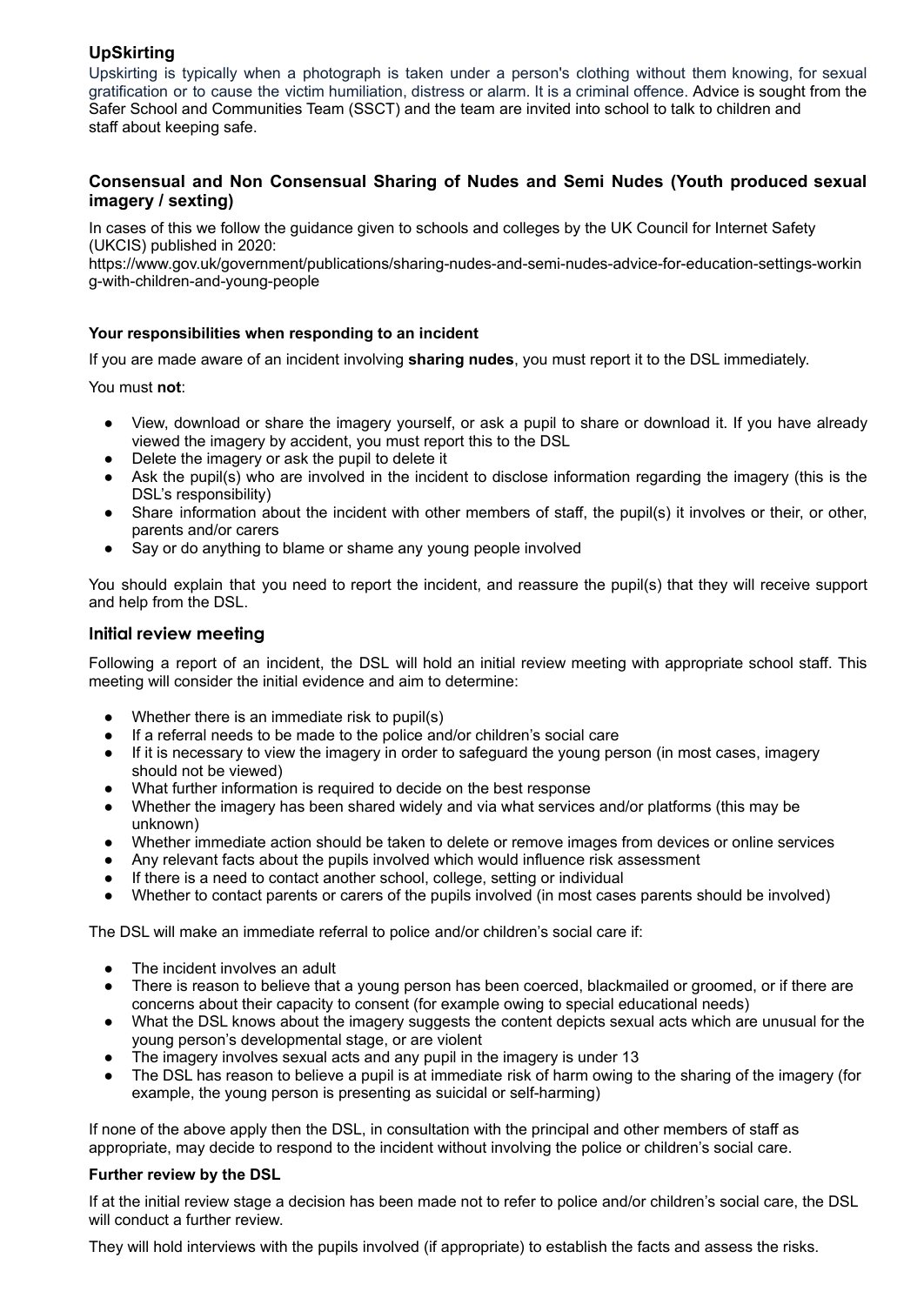If at any point in the process there is a concern that a pupil has been harmed or is at risk of harm, a referral will be made to children's social care and/or the police immediately.

#### **Informing parents**

The DSL will inform parents at an early stage and keep them involved in the process, unless there is a good reason to believe that involving them would put the pupil at risk of harm.

#### **Referring to the police**

If it is necessary to refer an incident to the police, this will be done through [insert details of your existing arrangements, e.g. a safer schools officer, a police community support officer, local neighbourhood police, dialling 101]

#### **Recording incidents**

All sharing nudes incidents and the decisions made in responding to them will be recorded. The record-keeping arrangements set out in section 7 of this policy also apply to recording incidents of this nature.

Pupils are taught about the issues surrounding nudes / sharing nudes as part of our PSHE education and computing programmes. Teaching covers the following in relation to this:

- What it is
- How it is most likely to be encountered
- The consequences of requesting, forwarding or providing such images, including when it is and is not abusive
- Issues of legality
- The risk of damage to people's feelings and reputation

Pupils also learn the strategies and skills needed to manage:

- Specific requests or pressure to provide (or forward) such images
- The receipt of such images

This policy on sharing nudes is also shared with pupils so they are aware of the processes the school will follow in the event of an incident.

#### **8.2 SEND / Vulnerabilities**

We recognise that children and young people with **special educational needs and disabilities (SEND)** can face additional safeguarding challenges and these are discussed in staff training. These additional barriers can include:

- assumptions that indicators of possible abuse such as behaviour, mood and injury relate to the child's disability without further exploration
- children with SEN and disabilities can be disproportionately impacted by things like bullying- without outwardly showing any signs
- communication barriers and difficulties in overcoming these barriers

Pupils with additional vulnerabilities include:

- pupils with health conditions
- pupils with mental health needs
- pupils with a family member in prison or who are affected by parent / carer / sibling offending
- pupils at risk of honour based abuse
- pupils who are persistently absent from school

At Ocean Academy, we identify pupils who might need more support to be kept safe or to keep themselves safe by:

- adhering to the SEND code of practice
- keeping IEPs up to date
- communicating regularly with parents
- use in school communication systems where necessary
- using an interpreter where necessary
- having known adults support the children as needed
- hold regular attendance and TAC / TAF / TAS meetings
- seek advice from outside professionals
- writing intimate care plans and following medical plans
- having behavior management plans that have been shared with parents
- having safe spaces or quiet areas that children are familiar with
- hold weekly meetings to discuss support needed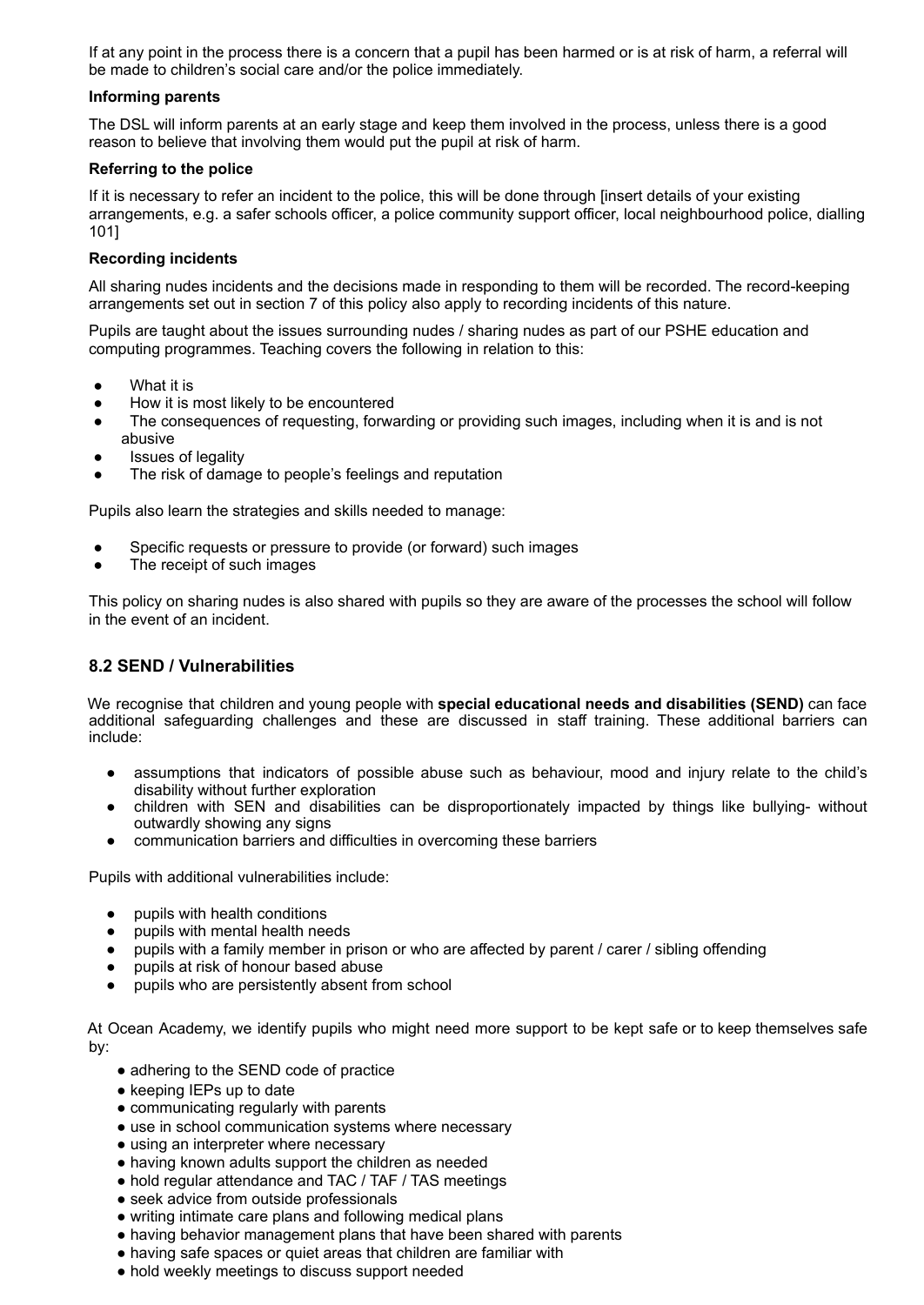• keep My Concern updated

#### **8.3 Serious Violent Crime**

All staff need to know the indicators that may signal that children are at risk from, or are involved with, serious violent crime. These include:

- Unexplained gifts or new possessions these can indicate that children have been approached by or involved with individuals associated with criminal networks or gangs
- Increased absence from school
- Change in friendship or relationships with others or groups
- Significant decline in performance
- Signs of self-harm or significant change in wellbeing
- Signs of assault or unexplained injuries

Risk Factors that increase the likelihood of involvement in serious violence are:

- Being male
- Being frequently absent or permanently absent from school
- Having experienced child maltreatment
- Having been involved in offending such as theft or robbery

#### **8.4 Honour Based Violence (HBV)**

At Ocean Academy we recognise that our staff are well placed to identify concerns and take action to prevent children from becoming victims of **Female Genital Mutilation (FGM)** and other forms of so-called '**honour-based' violence (HBV)** and provide guidance on these issues through our safeguarding training (this encompasses crimes which have been committed to protect or defend the honour of the family and/or the community, including FGM, forced marriage, and practices such as breast ironing). All forms of so-called HBV are abuse (regardless of the motivation) and should be handled and escalated as such.

If you have a concern regarding a child that might be at risk of **HBV** you should inform the DSL, as a matter of urgency, who will activate local safeguarding procedures, using existing national and local protocols for multi-agency liaison with police and children's social care.

#### **FGM**

Female genital mutilation refers to procedures that intentionally alter or cause injury to the female genital organs for non-medical reasons. The practice is illegal in the UK.The Serious Crime Act 2015 sets out a duty on professionals (including teachers) to notify police when they discover that FGM appears to have been carried out on a girl under 18. In schools, this will usually come from a disclosure.

Teachers must personally report to the police cases where they discover that an act of FGM appears to have been carried out; and discuss any such cases with the DSL and children's social care. The duty does not apply in relation to at risk or suspected cases.

Any member of staff who suspects a pupil is *at risk* of FGM, must speak to the DSL and follow our local safeguarding procedures. Referrals can also be forwarded to the Social Care MASH or directly to the police.

Those failing to report such cases will face disciplinary sanctions. We will provide guidance and support to our teachers on this requirement and further information on when and how to make a report can be found in the following Home Office guidance: 'Mandatory Reporting of Female Genital Mutilation - procedural information' (October 2015).

FGM typically takes place between birth and around 15 years old; however, it is believed that the majority of cases happen between the ages of 5 and 8.

Risk factors for FGM include:

- low level of integration into UK society
- mother or a sister who has undergone FGM
- girls who are withdrawn from PSHE
- visiting female elder from the country of origin
- being taken on a long holiday to the country of origin
- talk about a 'special' procedure to become a woman

#### **Symptoms of FGM**

FGM may be likely if there is a visiting female elder, there is talk of a special procedure or celebration to become a woman, or parents wish to take their daughter out-of-school to visit an 'at-risk' country (especially before the summer holidays), or parents who wish to withdraw their children from learning about FGM.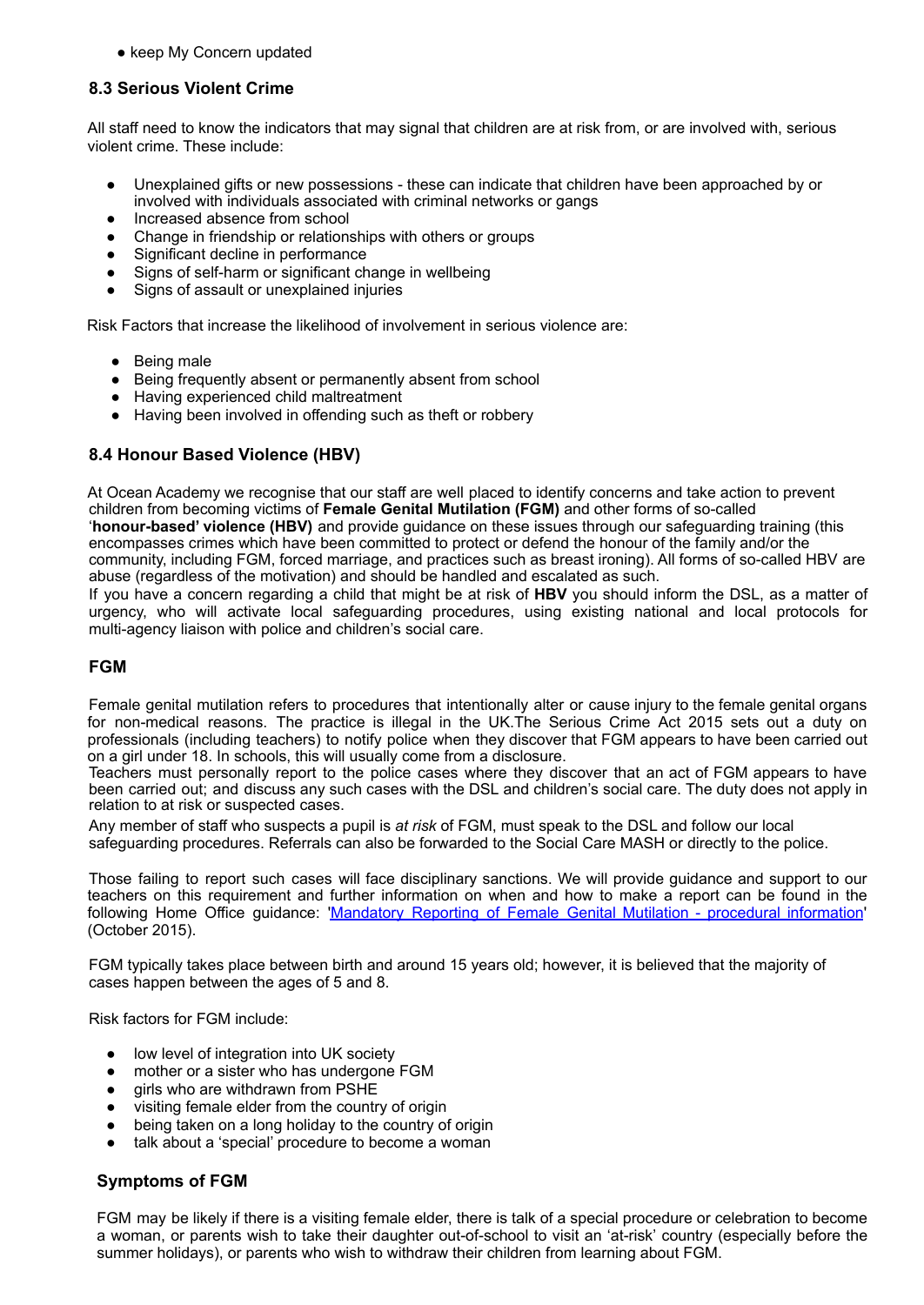Indications that FGM may have already taken place may include:

- difficulty walking, sitting or standing and may even look uncomfortable.
- spending longer than normal in the bathroom or toilet due to difficulties urinating.
- spending long periods of time away from a classroom during the day with bladder or menstrual problems.
- frequent urinary, menstrual or stomach problems.
- prolonged or repeated absences from school or college, especially with noticeable behaviour changes (e.g. withdrawal or depression) on the girl's return
- reluctance to undergo normal medical examinations.
- confiding in a professional without being explicit about the problem due to embarrassment or fear.
- talking about pain or discomfort between her legs

#### **8.5 Extremism: Prevent Duty**

Is part of the Counter Terrorism and Security Act 2015, schools have a duty to 'prevent people being drawn into terrorism'. This has become known as the '**Prevent Duty'.**

Where staff are concerned that children and young people are developing extremist views or show signs of becoming radicalised, they should discuss this with the Designated Safeguarding Lead. The Designated Safeguarding Lead has received training about the Prevent Duty and tackling extremism and is able to support staff with any concerns they may have.

We use the curriculum to ensure that children and young people understand how people with extreme views share these with others, especially using the internet.

We are committed to ensuring that our pupils are offered a broad and balanced curriculum that aims to prepare them for life in modern Britain. Teaching the academy's core values alongside the fundamental British Values supports quality teaching and learning, whilst making a positive contribution to the development of a fair, just and civil society.

Prevent Referral form will be sent when appropriate to Prevent or for other related safeguarding concerns, to the Social Care MASH as well.

https://www.dorset.police.uk/help-advice-crime prevention/personal-safety/major-terror-incidents/prevent/

#### **Recognising Extremism**

Early indicators of radicalisation or extremism may include:

- showing sympathy for extremist causes
- glorifying violence, especially to other faiths or cultures
- making remarks or comments about being at extremist events or rallies outside school evidence of

possessing illegal or extremist literature

- advocating messages similar to illegal organisations or other extremist groups
- out of character changes in dress, behaviour and peer relationships (but there are also very powerful narratives, programmes and networks that young people can come across online so involvement with particular groups may not be apparent.)
- secretive behaviour
- online searches or sharing extremist messages or social profiles
- intolerance of difference, including faith, culture, gender, race or sexuality
- graffiti, art work or writing that displays extremist themes
- attempts to impose extremist views or practices on others
- verbalising anti-western or anti-British views

We recognise that safeguarding against radicalisation and extremism is no different to safeguarding against any other vulnerability in today's society*.* At Ocean Academy, we will ensure that:

- through training, staff, volunteers and governors have an understanding of what radicalisation and extremism is, why we need to be vigilant in school and how to respond when concerns arise
- there are systems in place for keeping pupils safe from extremist material when accessing the internet in our academy by using effective filtering and usage policies
- the DSL has received Prevent training and will act as the point of contact within our academy for any concerns relating to radicalisation and extremism
- all staff receive Prevent training from the DSL and read updated information regularly. Policies and local / national updates are kept in the staffroom safeguarding files.
- the DSL will make referrals to / or have discussions with the local MASH (Multi Agency safeguarding Hub)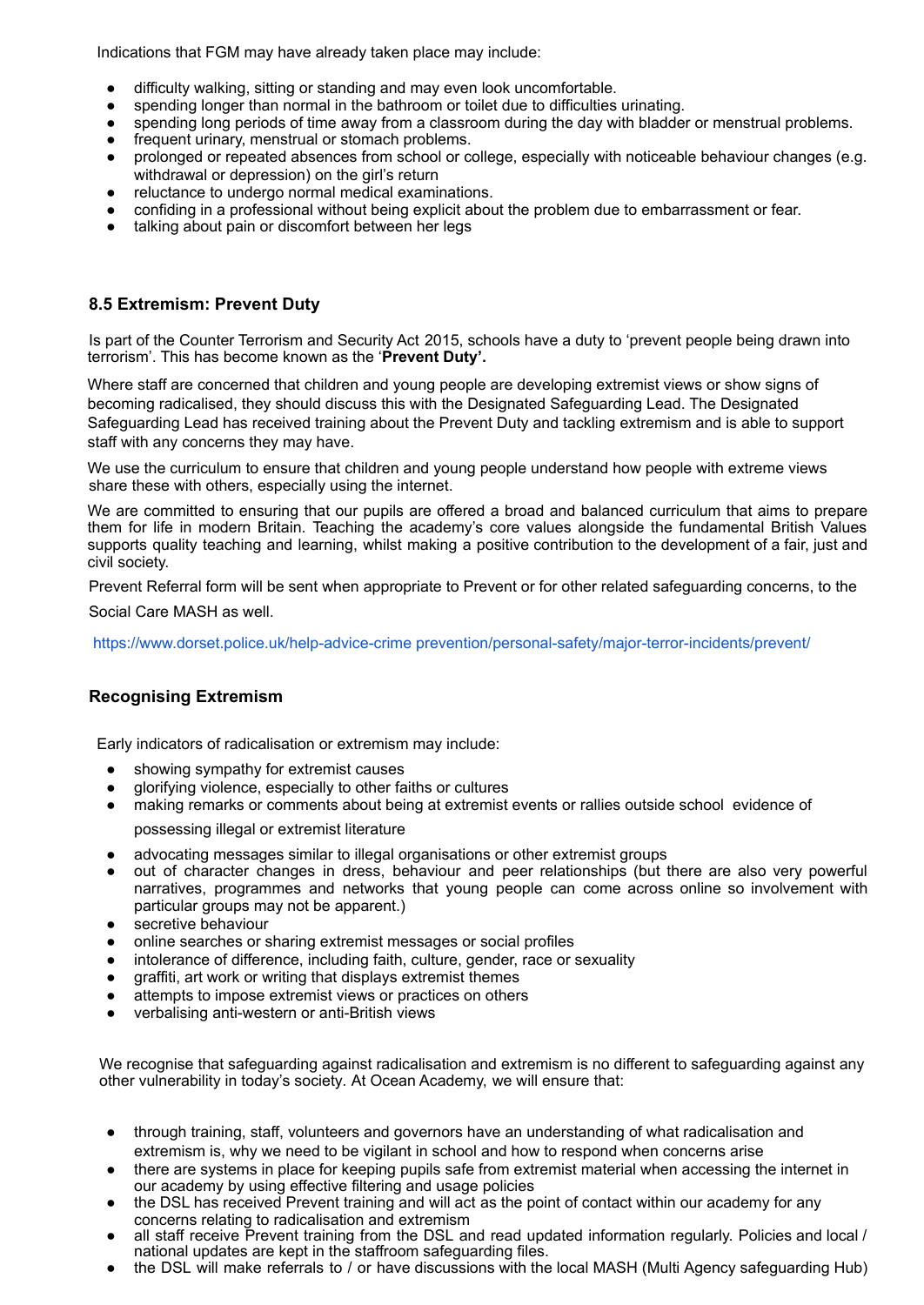and will represent our academy at meetings as required

- through our curriculum, we will promote the spiritual, moral, social and cultural development of pupils
- Lockdown training will be up to date

#### **8.6 CHANNEL**

- Channel may be appropriate for anyone who is vulnerable to being drawn into any form of terrorism. Channel is about ensuring that vulnerable children and adults of any faith, ethnicity or background receive support before their vulnerabilities are exploited by those that would want them to embrace terrorism, and before they become involved in criminal terrorist activity.
- Channel is **voluntary** and an individual must provide consent. It draws on existing collaboration between local authorities, the police, statutory partners (such as the education sector, social services, children's and youth services and offender management services) and the local community and has three objectives: to identify individuals at risk of being drawn into violent extremism; to assess the nature and extent of that risk; to develop the most appropriate support for the individuals concerned.
- Sections 36 to 41 of the Counter-Terrorism and Security Act 2015 set out the duty on local authorities and partners of local panels to provide support for people vulnerable to being drawn into any form of terrorism.

#### **8.7 Child Sexual Exploitation (CSE) / Child Criminal Exploitation (CCE)**

The statutory definition of **Child Sexual Exploitation (CSE)** in the guidance document Child Sexual Exploitation: Definition and a guide for practitioners (DfE 2017)

The definition is:

'Child sexual exploitation is a form of child sexual abuse. It occurs where an individual or group takes advantage of an *imbalance*

of power to coerce, manipulate or deceive a child or young person under the age of 18 into sexual activity (a) in exchange for something the victim needs or wants, and/or (b) for the financial advantage or increased status of the perpetrator or facilitator. The victim may have been sexually exploited even if the sexual activity appears consensual. Child sexual exploitation does *not always involve physical contact; it can also occur through the use of technology.'*

Indicators of child sexual exploitation may include:

- Acquisition of money, clothes, mobile phones, etc. without plausible explanation
- Gang-association and/or isolation from peers/social networks
- Exclusion or unexplained absences from school, college or work
- Leaving home/care without explanation and persistently going missing or returning late
- Excessive receipt of texts/phone calls
- Returning home under the influence of drugs/alcohol
- Inappropriate sexualised behaviour for age/sexually transmitted infections
- Evidence of/suspicions of physical or sexual assault
- Relationships with controlling or significantly older individuals or groups
- Multiple callers (unknown adults or peers)
- Frequenting areas known for sex work
- Concerning use of internet or other social media
- Increasing secretiveness around behaviours
- Self-harm or significant changes in emotional well-being

#### **Potential vulnerabilities include**:

Although the following vulnerabilities increase the risk of child sexual exploitation, it must be remembered that not all children with these indicators will be exploited. Child sexual exploitation can occur without any of these issues.

- Having a prior experience of neglect, physical and/or sexual abuse
- Lack of a safe/stable home environment, now or in the past (domestic violence or parental substance misuse, mental health issues or criminality, for example)
- Recent bereavement or loss
- Social isolation or social difficulties
- Absence of a safe environment to explore sexuality
- **Economic vulnerability**
- Homelessness or insecure accommodation status
- Connections with other children and young people who are being sexually exploited
- Family members or other connections involved in adult sex work
- Having a physical or learning disability
- Being in care (particularly those in residential care and those with interrupted care histories)
- Sexual identity
- **Mental health issues**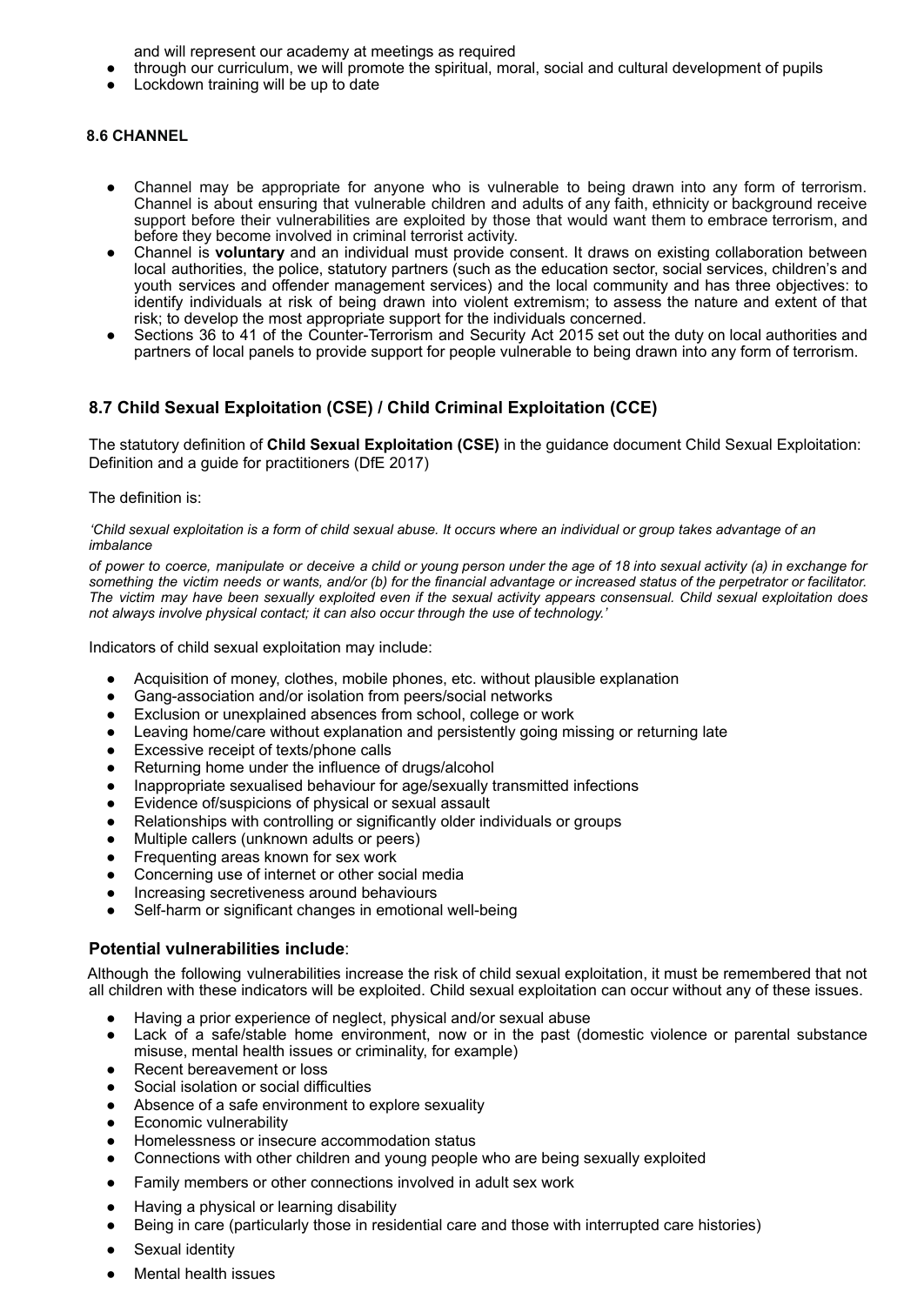Staff should also be aware that many children and young people who are victims of sexual exploitation do not recognise themselves as such and should refer any concerns to the DSL.

#### **8.8 CCE Child criminal exploitation**

CCE is a form of abuse where an individual or group takes advantage of an imbalance of power to coerce, control, manipulate or deceive a child into criminal activity, in exchange for something the victim needs or wants, and/or for the financial or other advantage of the perpetrator or facilitator, and/or through violence or the threat of violence.

The abuse can be perpetrated by males or females, and children or adults. It can be a one-off occurrence or a series of incidents over time, and range from opportunistic to complex organised abuse.

The victim can be exploited even when the activity appears to be consensual. It does not always involve physical contact and can happen online. For example, young people may be forced to work in cannabis factories, coerced into moving drugs or money across the country (county lines - see below), forced to shoplift or pickpocket, or to threaten other young people.

- Indicators of CCE can include a child:
- Appearing with unexplained gifts or new possessions
- Associating with other young people involved in exploitation
- Suffering from changes in emotional wellbeing
- Misusing drugs and alcohol
- Going missing for periods of time or regularly coming home late
- Regularly missing school or education
- Not taking part in education

If a member of staff suspects CCE, they will discuss this with the DSL. The DSL will trigger the local safeguarding procedures, including a referral to the local authority's children's social care team and the police, if appropriate.

#### **8.9 County Lines**

At Ocean Academy, we recognise that any of our children may be at risk of being exploited by criminals.

'County Lines' is when gangs and organised crime networks exploit children to sell drugs. Often these children are made to travel across counties, and they use dedicated mobile phone 'lines' to supply drugs gangs deliberately target vulnerable children through grooming, threatening or tricking them into trafficking drugs. They might threaten a young person physically, or they might threaten the young person's family members. The gangs might also offer something in return for the young person's cooperation – it could be money, food, alcohol, clothes and jewellery, or improved status – but the giving of these gifts will usually be manipulated so that the child feels they are in debt to their exploiter.

Signs of criminal exploitation and county lines:

- Returning home late, staving out all night or going missing
- Being found in areas away from home
- Increasing drug use, or being found to have large amounts of drugs on them
- Being secretive about who they are talking to and where they are going
- Unexplained absences from school, college, training or work
- Unexplained money, phone(s), clothes or jewellery
- Increasingly disruptive or aggressive behaviour
- Using sexual, drug-related or violent language you wouldn't expect them to know
- Coming home with injuries or looking particularly dishevelled
- Having hotel cards or keys to unknown places

You must inform the DSL if you have any reason to suspect a child is involved with drug trafficking. Referral to the MASH, the police or First response team will be made.

Ocean Academy responds to local issues and receives regular updates from appropriate outside agencies. Information is shared with parents as appropriate.

Should any of the above occur, we can offer the children **EHAP** (Early Help support), **ELSA** (Emotional Literacy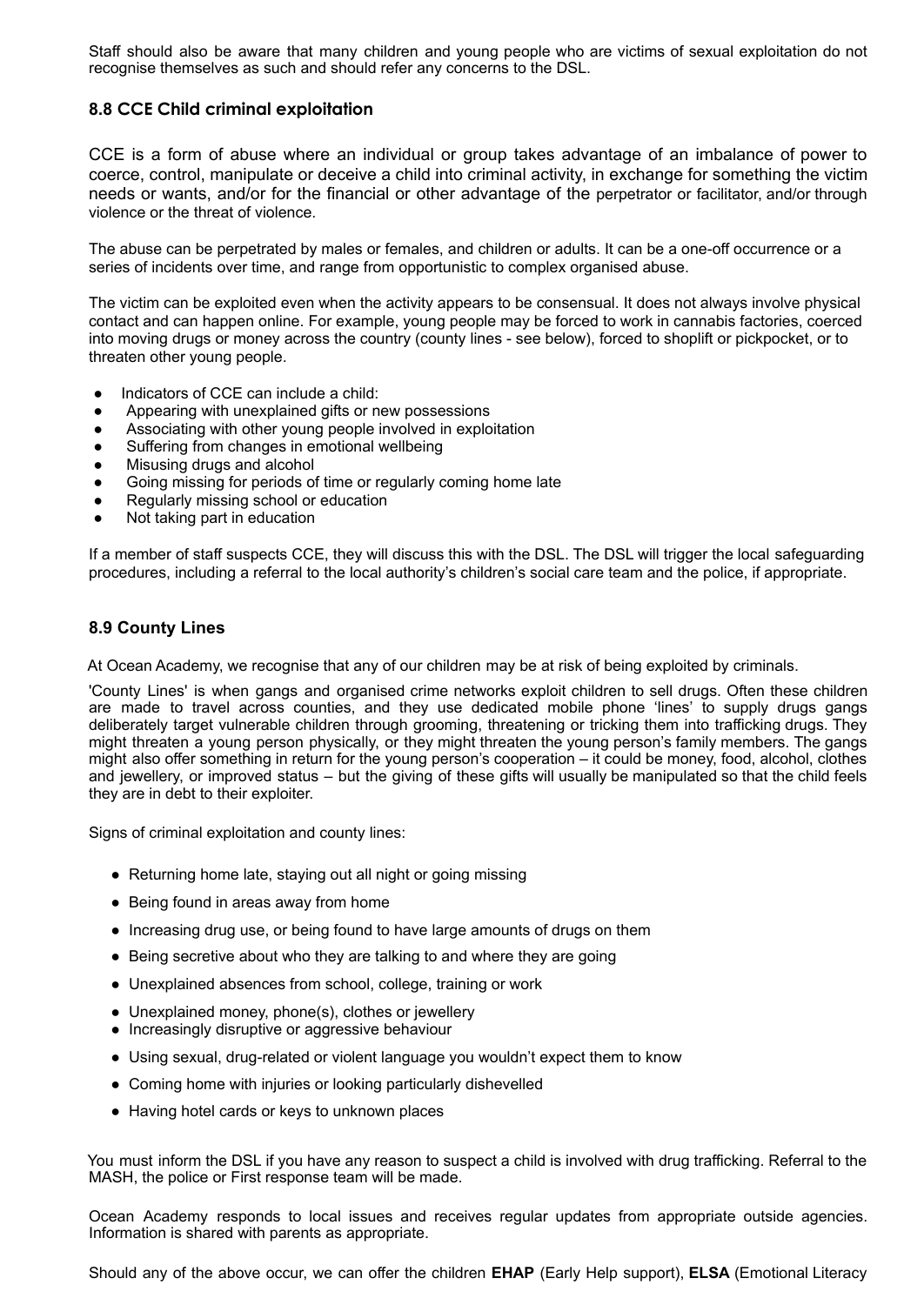Support Assistant**), Pastoral Support**, a referral to the **Family Outreach Worker**, referral to and working with **outside agencies**.

#### **8.10 MENTAL HEALTH**

Mental health is explicitly included in the definition of safeguarding, "preventing impairment of children's **mental** and physical health or development."

All staff are made aware that mental health problems can, in some cases, be an indicator that a child has suffered or is at risk of suffering abuse, neglect or exploitation.

- Only trained professionals should make a diagnosis of a mental health problem, but staff are well placed to observe children and identify those whose behaviour suggests they may be experiencing a mental health problem, or be at risk of developing one
- Abuse, neglect and other traumatic adverse childhood experiences can have a lasting impact, and staff are aware of how these experiences can affect children's mental health, behaviour and education
- Staff will take action on any mental health concerns that are also safeguarding concerns

Staff are aware of DfE guidance available on preventing and tackling bullying and mental health and behaviour, as well as Public Health England guidance on promoting children's emotional health and wellbeing and lesson plans and teaching materials from Rise Above and The national rollout of the Link Programme.

#### **8.11 Domestic abuse**

Children can witness and be adversely affected by domestic abuse and/or violence at home where it occurs between family members. In some cases, a child may blame themselves for the abuse or may have had to leave the family home as a result.

Exposure to domestic abuse and/or violence can have a serious, long-lasting emotional and psychological impact on children.

If police are called to an incident of domestic abuse and any children in the household have experienced the incident, the police will inform the key adult in school (usually the designated safeguarding lead) before the child or children arrive at school the following day. All police forces in the UK follow this procedure as part of [\\*Operation](https://www.operationencompass.org/) [Encompass.](https://www.operationencompass.org/) The DSL will provide support according to the child's needs and update records about their circumstances.

#### **\*OPERATION ENCOMPASS**

#### OUR KEY ADULTS ARE:

Mrs J Quarrie (Executive Principal) Mr L Tharme (Associate Principal) Mrs R Richardson (Assistant Principal and SENCO) Mr C Beedie (Teacher)

Our school is part of Operation Encompass.

- This is a police and education early intervention safeguarding partnership which supports children and young people who experience Domestic Abuse
- Operation Encompass means that the police will share information about Domestic Abuse incidents with our school PRIOR to the start of the next school day when they have been called to a domestic incident
- Once a Key Adult (DSL) has attended at an Operation Encompass briefing they will cascade the principles of Operation Encompass to all DDSs
- Our parents are fully aware that we are an Operation Encompass school.
- The Operation Encompass information is stored in line with all other confidential safeguarding and child protection information
- The Key Adult has also led training for all school staff and Governors about Operation Encompass, the prevalence of Domestic Abuse and the impact of this abuse on children. We have also discussed how we can support our children following the Operation Encompass notification
- We are aware that we must do nothing that puts the child/ren or the non abusing adult at risk
- The Safeguarding Governor will report on Operation Encompass in the termly report to Governors. All information is anonymised for these reports
- The Key Adult has used the Operation Encompass Toolkit to ensure that all appropriate actions have been taken by the school

#### **8.12 PRIVATE FOSTERING ARRANGEMENTS**

One that is made privately (without the involvement of a local authority) for the care of a child under the age of 16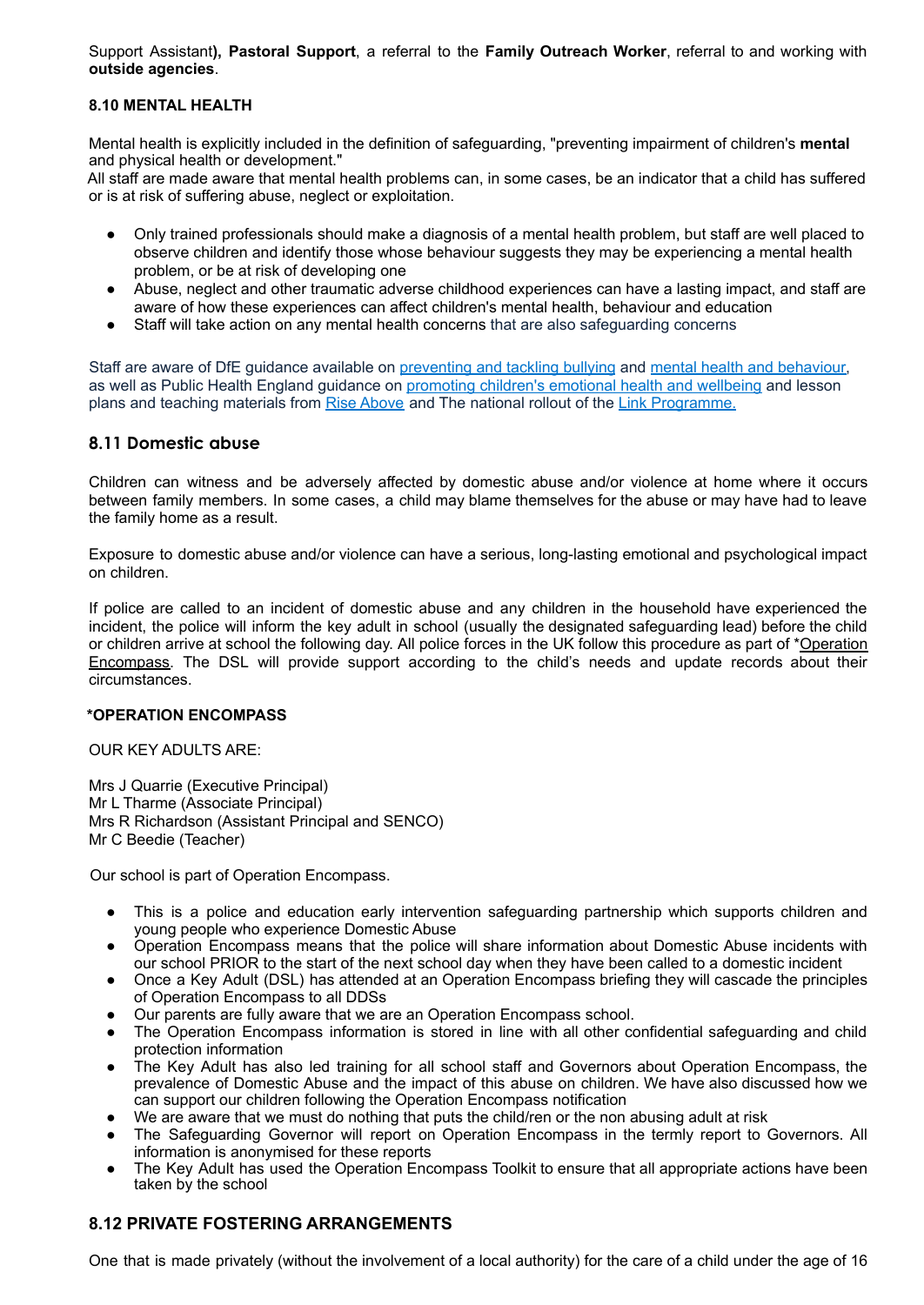years (under 18, if disabled) by someone other than a parent or close relative, in their own home, with the intention that it should last for 28 days or more.

A close family relative is defined as a 'grandparent, brother, sister, uncle or aunt' and includes half-siblings and step-parents; it does not include great-aunts or uncles, great grandparents or cousins.

Parents and private foster carers both have a legal duty to inform the relevant local authority at least six weeks before the arrangement is due to start; not to do so is a criminal offence.

Whilst most privately fostered children are appropriately supported and looked after, they are a potentially vulnerable group who should be monitored by the local authority, particularly when the child has come from another country. In some cases privately fostered children are affected by abuse and neglect, or be involved in trafficking, child sexual exploitation or modern-day slavery.

Schools have a mandatory duty to report to the local authority where they are aware or suspect that a child is subject to a private fostering arrangement. Although schools have a duty to inform the local authority, there is no duty for anyone, including the private foster carer or social workers to inform the school. However, it should be clear to the school who has parental responsibility.

Academy staff should notify the designated safeguarding lead when they become aware of private fostering arrangements. The designated safeguarding lead will speak to the family of the child involved to check that they are aware of their duty to inform the LA. The academy itself has a duty to inform the local authority of the private fostering arrangements.

On admission to the academy we will take steps to verify the relationship of the adults to the child who is being registered.

#### **8.13 Children Missing Education (CME)**

Knowing where children are during school hours is an extremely important aspect of Safeguarding. Missing school can be an indicator of abuse and neglect and may also raise concerns about other safeguarding issues, including the criminal exploitation of children.

We monitor attendance carefully and address poor or irregular attendance without delay. We will always follow up with parents/carers when pupils are not at school. This means we need to have at least two up to date contact numbers for parents/carers. Parents should remember to update the school as soon as possible if the numbers change.

In response to the guidance in Keeping Children Safe in Education **(2021)** the school has:

- Staff who understand what to do when children do not attend regularly
- Appropriate policies, procedures and responses for pupils who go missing from education (especially on repeat occasions)
- Staff who know the signs and triggers for travelling to conflict zones, FGM and forced marriage Procedures to inform the local authority when we plan to take pupils off-roll when they:
	- a. leave school to be home educated
	- b. move away from the school's location
	- c. remain medically unfit beyond compulsory school age

d. are in custody for four months or more (and will not return to school afterwards); or e. are permanently excluded

We will ensure that pupils who are expected to attend the school, but fail to take up the place will be referred to the local authority.

When a pupil leaves the school, we will record the name of the pupil's new school and their expected start

date. The Local Authority, the school attendance worker and Ocean Academy's appointed staff member (who is responsible for monitoring attendance) work together to address concerns and use the FAST TRACK system to increase support and action outcomes. All of these professionals attend child protection, Child in need, Team

Around the Child / Family or Core group meetings to ensure a joined up approach to improve outcomes.

#### **9. RECORDS AND INFORMATION SHARING**

9.1 Any information recorded non-electronically will be kept in a separate named file, in a secure cabinet and not with the child's academic file. These files will be the responsibility of the DSL. Child protection information will only be shared within school on the basis of 'need to know in the child's best interests' and on the understanding that it remains strictly confidential. Staff should never promise a child that they will not tell anyone about a report of abuse, as this may not be in the child's best interests. The government's [information](https://www.gov.uk/government/publications/safeguarding-practitioners-information-sharing-advice) sharing advice for [safeguarding](https://www.gov.uk/government/publications/safeguarding-practitioners-information-sharing-advice) practitioners includes 7 'golden rules' for sharing information, the DSL will make reference to this when needing to make decisions about sharing information.

9.2 Child protection and safeguarding information will only be kept in the file and this file will be kept up to date.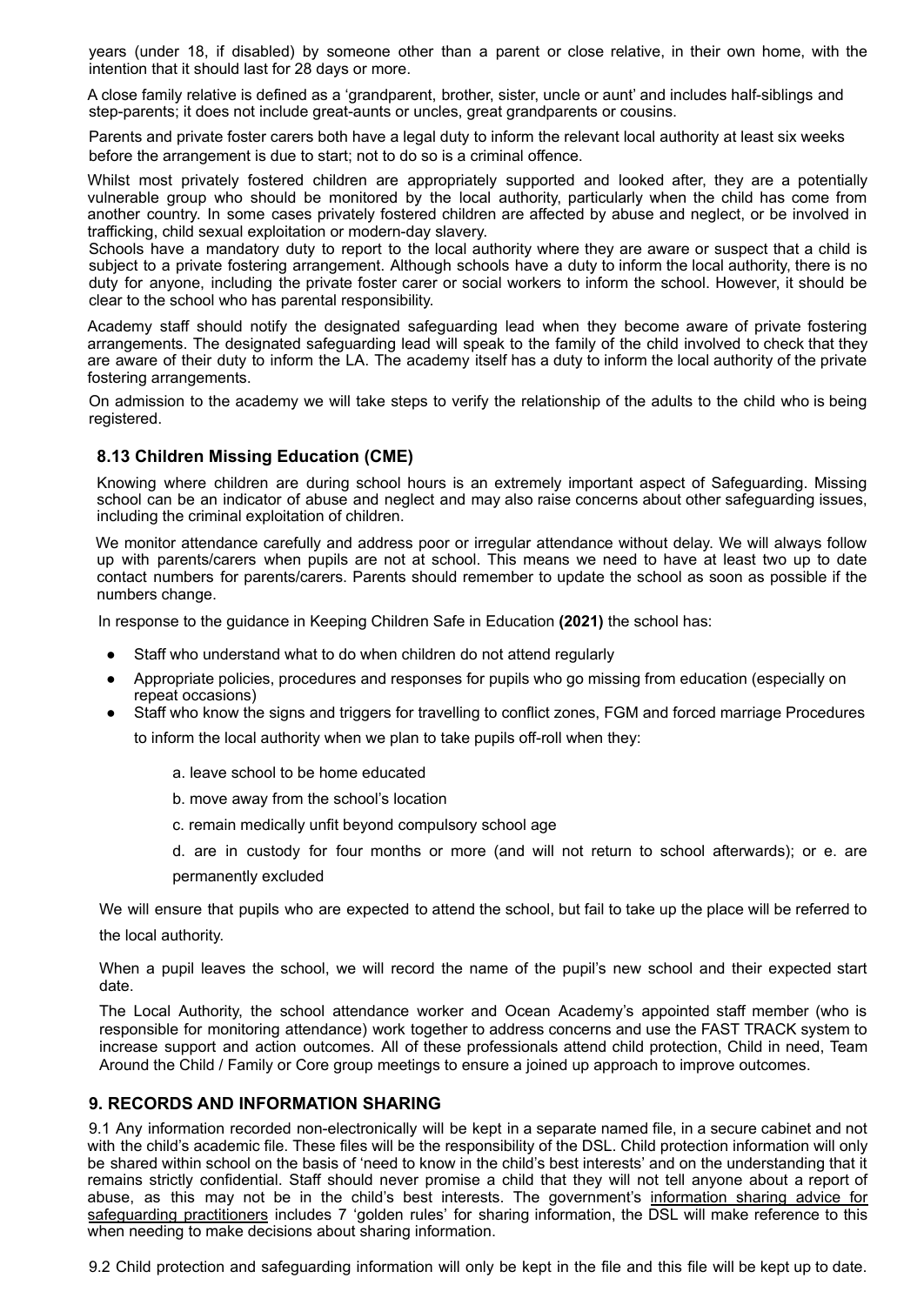Records of concern, copies of referrals, invitations to child protection conferences, core groups and reports will be stored here. All our child protection and safeguarding files will include; a chronology, contents front cover and will record significant events in the child's life.

9.3 When a child leaves our academy, the DSL will make contact with the DSL at the new school and will ensure that the child protection file is forwarded to the receiving school in an appropriately agreed manner. We will retain evidence to demonstrate how the file has been transferred; this may be in the form of a written confirmation of receipt from the receiving school and/or evidence of recorded delivery. Where a parent elects to remove their child from the academy roll to home educate, the academy will make arrangements to pass any safeguarding concerns to the Home Educators Team within the Local Authority, however records will remain in the academy until the child re-enters another school and then the information will be passed onto this school

9.4 The majority of the safeguarding information stored at Ocean Academy is done so through My Concern

- 9.5 There's now a link to the DfE's data protection toolkit in KCSIE **2021**
- 9.6 Guidance on the GDPR has been clarified to explain that you can refuse to share information if a serious harm test is met. The Data Protection Act (DPA) 2018 and GDPR do not prevent, or limit, the sharing of information for the purposes of keeping children safe. If staff need to share 'special category personal data', the DPA 2018 contains 'safeguarding of children and individuals at risk' as a processing condition that allows practitioners to share information without consent if it is not possible to gain consent, it cannot be reasonably expected that a practitioner gains consent, or if to gain consent would place a child at risk.

#### **10. WORKING WITH PARENTS & CARERS**

10.1 Where appropriate, we will discuss any concerns about a child with the child's parents or carers. The DSL will normally do this in the event of a suspicion or disclosure.

Other staff will only talk to parents or carers about any such concerns following consultation with the DSL. If we believe that notifying the parents would increase the risk to the child, we will discuss this with the local authority children's social care team before doing so.

In the case of allegations of abuse made against other children, we will normally notify the parents or carers of all the children involved.

10.2 In order to keep children safe and provide appropriate care for them, Ocean Academy requires parents to provide accurate and up to date information regarding:

- Full names and contact details of all adults with whom the child normally lives
- Full names and contact details of all persons with parental responsibility (if different from above) at least two emergency contact details (if different from above)
- Full details of any other adult authorised by the parent to collect the child from school (if different from the above) or if the child has permission to leave the school premises independently at the end of the day
- The school website holds information for parents informing them that the school receives Domestic Violence reports and from this school will contact the local MASH as necessary

Ocean Academy will retain this information on the pupil file. Ocean Academy will only share information about pupils with adults who have parental responsibility for a pupil or where a parent or carer has given permission and the academy has been supplied with the adult's full details in writing.

#### **11. CHILD PROTECTION CONFERENCES**

11.1 Children's Services will convene a Child Protection conference once a child protection enquiry under Section 47 of the Children Act 1989 has been undertaken and the child is judged to be at continuing risk of significant harm. A review conference will take place once a child has been made the subject of a Child Protection Plan in order to monitor the safety of the child and the required reduction in risk.

11.2 Staff members may be asked to attend a child protection conference or core group meetings on behalf of the academy in respect of individual children. Usually the person representing the academy at these meetings will be the DSL. In any event, the person attending will need to have as much relevant up to date information about the child as possible; any member of staff may be required to contribute to this process.

11.3 All reports for child protection conferences will be prepared in advance using the guidance and template report provided by the Local Children's Services. The information contained in the report will be shared with parents/ carers before the conference as appropriate and will include information relating to the child's physical, emotional and intellectual development and the child's presentation at school. In order to complete such reports, all relevant information will be sought from staff working with the child in school.

11.4 Child protection conferences can be upsetting for parents/ carers. We recognise that we are likely to have more contact with parents / carers than other professionals involved. We will work in an open and honest way with any parent whose child has been referred to Children's Services or whose child is subject to a child protection plan or child in need plan. Our responsibility is to promote the protection and welfare of all children and our aim is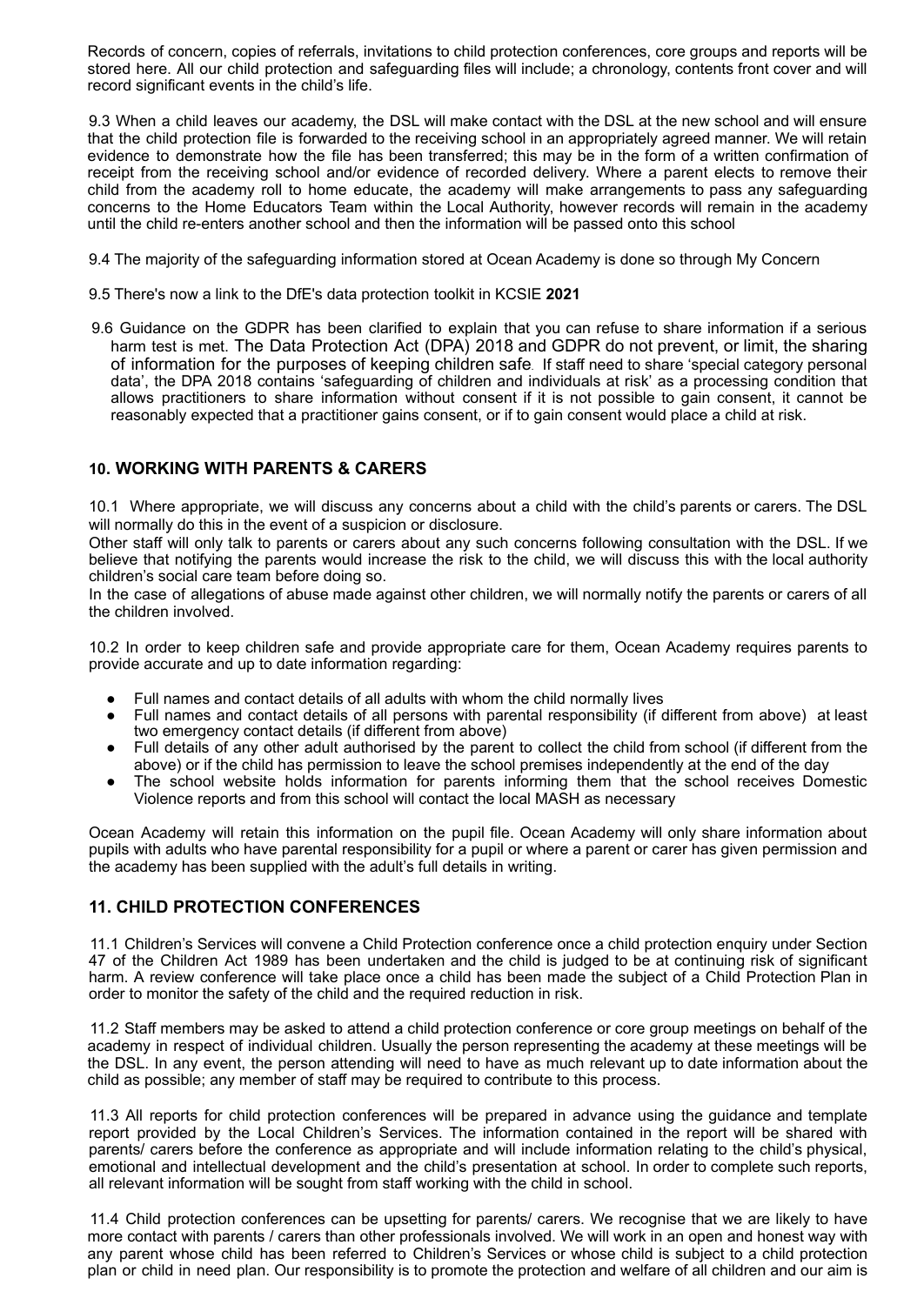to achieve this in partnership with our parents / carers.

11.5 Child in Need level of support is used to develop a cohesive and positive approach whereby professionals and parents / carers are encouraged to work together to improve outcomes for children and their families. Identified staff will attend CIN meetings as necessary and complete reports, action plans where appropriate.

#### **12. SAFER RECRUITMENT**

We will ensure that at least one person on any interview/appointment panel for a post at the academy will have completed appropriate safer recruitment training. At all times the Principal will ensure that safer recruitment practices are followed in accordance with the requirements of *'Keeping Children Safe in Education'*, DfE **(2021).**

See Appendix 3 for procedures

#### **13. SAFER WORKING PRACTICE**

13.1 All adults who come into contact with our children have a duty of care to safeguard and promote their welfare. There is a legal duty placed upon us to ensure that all adults who work with or on behalf of our children are competent, confident and safe to do so.

13.2 All staff will be provided with a copy of Ocean Academy's Code of Conduct for Staff at induction. They will be expected to know the Code of Conduct and policy for positive handling / restraint and carry out their duties in accordance with this advice. There will be occasions when some form of physical contact is inevitable, for example if a child has an accident or is hurt or is in a situation of danger to themselves or others around them. However, at all times the agreed policy for safe restraint must be adhered to.

13.3 If staff, visitors, volunteers or parent helpers are working with children alone they will, wherever possible, be visible to other members of staff and wear a badge or lanyard identifying them. They will be expected to inform another member of staff of their whereabouts in school, who they are with and for how long. Doors, ideally, should have a clear glass panel in them and be left open.

13.4 Guidance about acceptable conduct and safe practice will be given to all staff and volunteers during induction. These are sensible steps that every adult should take in their daily professional conduct with children. This advice can be found in '*Guidance for Safer Working Practices for Adults who work with Children and Young People in Education Settings*' (October 2015). All staff and volunteers are expected to carry out their work in accordance with this guidance and will be made aware that failure to do so could lead to disciplinary action.

#### **14 Online Safety. Mobile phones and cameras**

We recognise the importance of safeguarding children from potentially harmful and inappropriate online material, and we understand that technology is a significant component in many safeguarding and wellbeing issues.

When children use the school's network to access the internet, they are protected from inappropriate content by our filtering and monitoring systems. However, many pupils are able to access the internet using their own data plan on their personal devices.

To address this, our academy aims to:

Have robust processes in place to ensure the online safety of pupils, staff, volunteers and governors

Protect and educate the whole school community in its safe and responsible use of technology, including mobile and smart technology (which we refer to as 'mobile phones')

Set clear guidelines for the use of mobile phones for the whole school community

Establish clear mechanisms to identify, intervene in and escalate any incidents or concerns, where appropriate

#### **The 4 key categories of risk**

Our approach to online safety is based on addressing the following categories of risk:

**Content** – being exposed to illegal, inappropriate or harmful content, such as pornography, fake news, racism, misogyny, self-harm, suicide, anti-Semitism, radicalisation and extremism

**Contact** – being subjected to harmful online interaction with other users, such as peer-to-peer pressure, commercial advertising and adults posing as children or young adults with the intention to groom or exploit them for sexual, criminal, financial or other purposes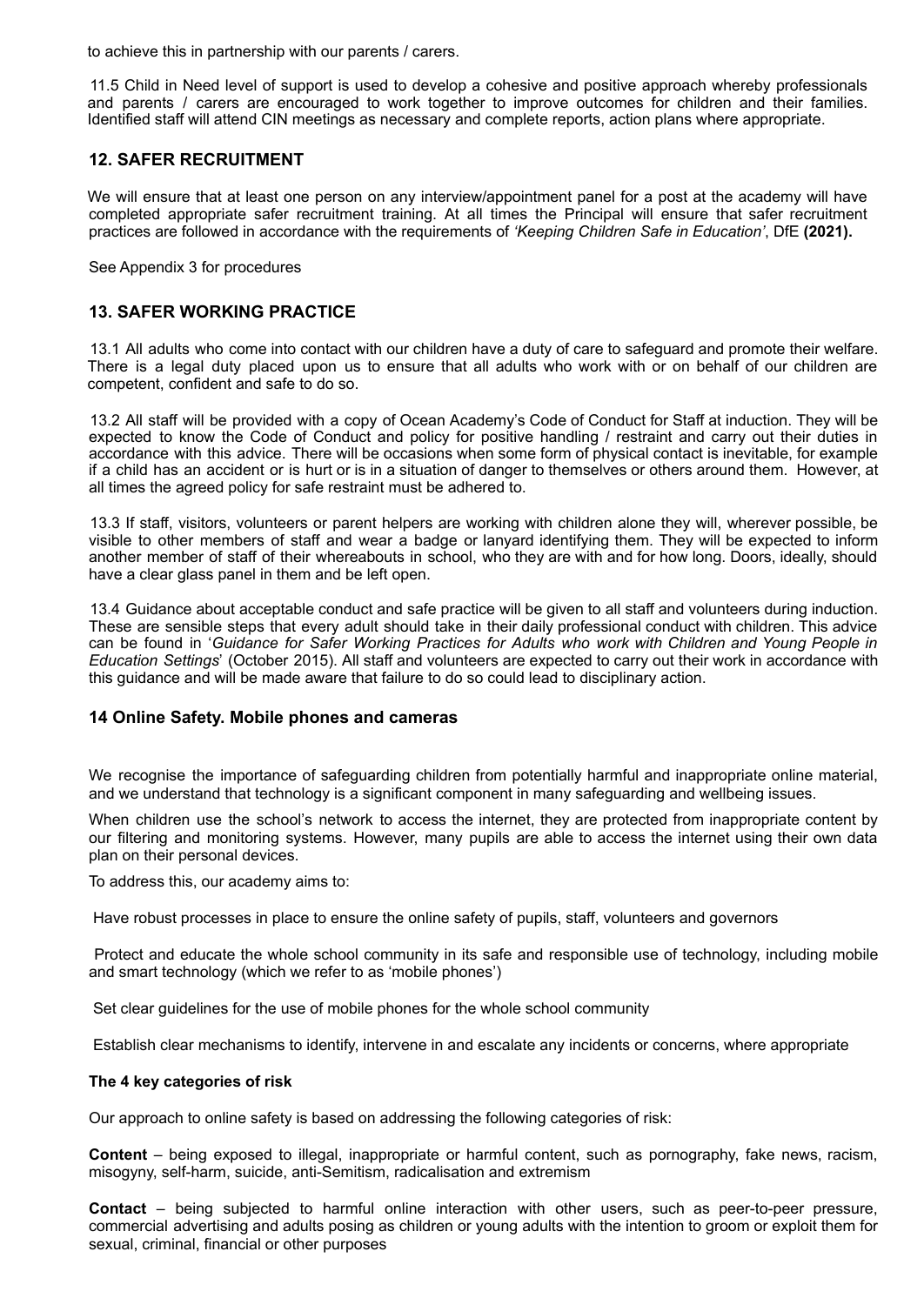**Conduct** – personal online behaviour that increases the likelihood of, or causes, harm, such as making, sending and receiving explicit images (e.g. consensual and non-consensual sharing of nudes and semi-nudes and/or pornography), sharing other explicit images and online bullying; and

**Commerce** – risks such as online gambling, inappropriate advertising, phishing and/or financial scams

To meet our aims and address the risks above we will:

Educate pupils about online safety as part of our curriculum. For example:

- The safe use of social media, the internet and technology
- Keeping personal information private
- How to recognise unacceptable behaviour online
- How to report any incidents of cyber-bullying, ensuring pupils are encouraged to do so, including where they are a witness rather than a victim

Train staff, as part of their induction, on safe internet use and online safeguarding issues including cyber-bullying and the risks of online radicalisation. All staff members will receive refresher training at least once each academic year

Educate parents/carers about online safety via our website, communications sent directly to them and during parents' evenings. We will also share clear procedures with them so they know how to raise concerns about online safety

- Make sure staff are aware of any restrictions placed on them with regards to the use of their mobile phone and cameras, for example that:
- Staff are allowed to bring their personal phones to school for their own use, but will limit such use to non-contact time when pupils are not present and will keep their phones in their bags or lockers when students are present
- Staff will not take pictures or recordings of pupils on their personal phones or cameras

Make all pupils, parents/carers, staff, volunteers and governors aware that they are expected to sign an agreement regarding the acceptable use of the internet in school, use of the academy's ICT systems and use of their mobile and smart technology

Explain the sanctions we will use if a pupil is in breach of our policies on the acceptable use of the internet and mobile phones

Make sure all staff, pupils and parents/carers are aware that staff have the power to search pupils' phones, as set out in the DfE's guidance on searching, screening and [confiscation](https://www.gov.uk/government/publications/searching-screening-and-confiscation)

Put in place robust filtering and monitoring systems to limit children's exposure to the 4 key categories of risk (described above) from the school's IT systems

Carry out an annual review of our approach to online safety, supported by an annual risk assessment that considers and reflects the risks faced by our school community

This section summarises our approach to online safety and mobile phone use. For comprehensive details about our school's policy on online safety and the use of mobile phones, please refer to our online safety policy and mobile phone policy, which you can find on our website.

We will follow the General Data Protection Regulation and Data Protection Act 2018 when taking and storing photos and recordings for use in the academy.

Please also refer to the Aspirations Acceptable Use of Mobile Phones Policy and the Staff Code of Conduct.

#### \***Physical Interventions**

There will be occasions when some form of physical contact is inevitable, for example if a child has an accident or is hurt or is in a situation of danger to themselves or others around them. However, at all times the agreed policy for safe restraint must be adhered to. Ocean Academy has staff trained with Team Teach and this will be used as a last resort to ensure all children are safe. If Team Teach is to be used, this will be discussed with parents and be part of a behaviour management plan.

#### **15. MANAGING ALLEGATIONS AGAINST STAFF INC SUPPLY STAFF, VOLUNTEERS AND CONTRACTORS**

Our aim is to provide a safe and supportive environment which secures the wellbeing and very best outcomes for the children at our academy. We do recognise that sometimes the behaviour of adults may lead to an allegation of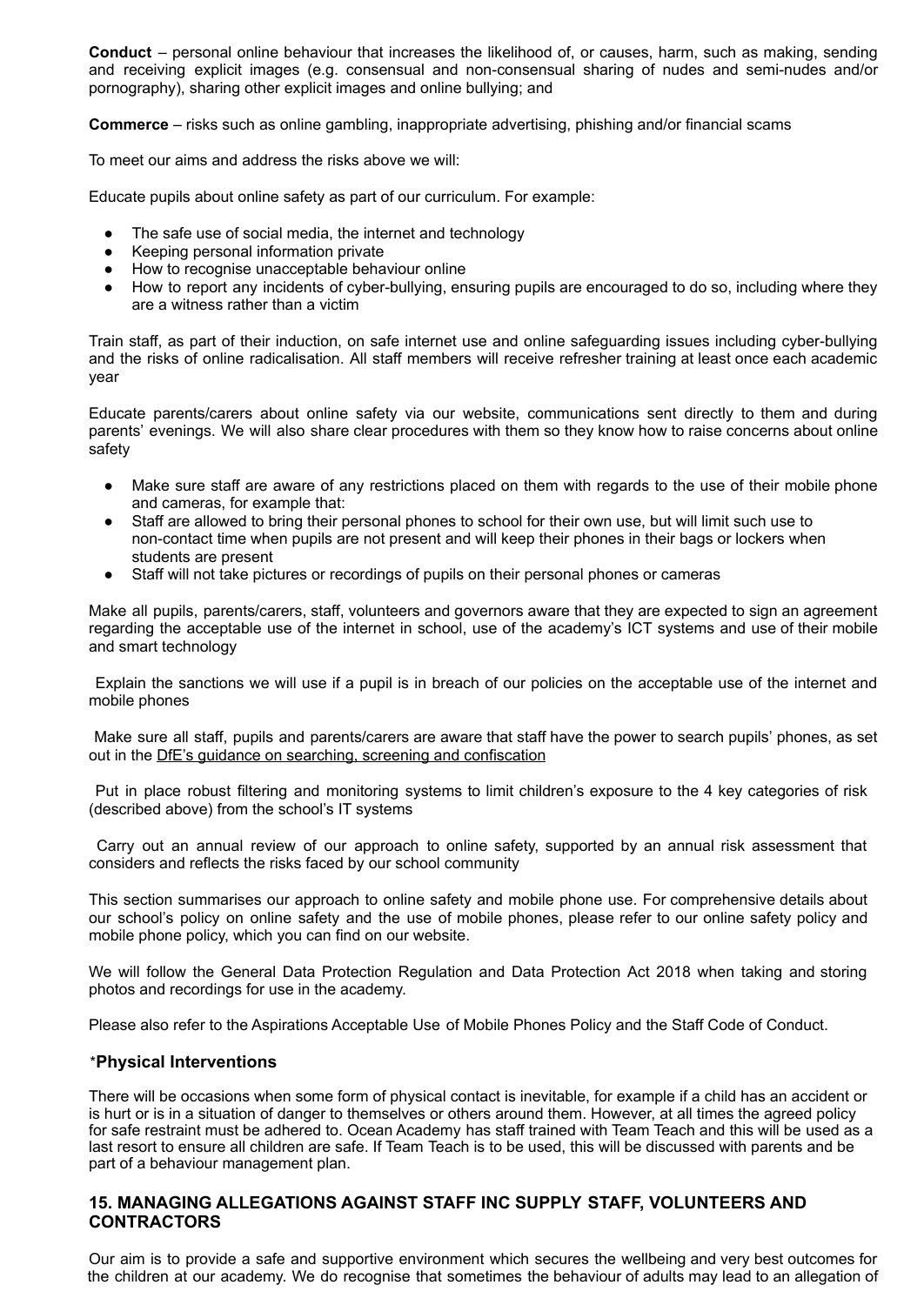abuse being made. The **LADO** will be contacted by the Executive Principal (or the person acting as the Principal) should any allegations be made.

Any adult who receives information regarding an allegation about any adult in the academy must inform the Principal immediately. In the event of the Executive Principal not being available, then the information must be passed on to the DSL or the person acting as Principal. If there is a conflict of interest in reporting a concern or allegation about a member of staff (including a supply teacher, volunteer or contractor) to the Principal, you must report it directly to the local authority designated officer (LADO) and notify the Trust's Safeguarding Lead that you have done so.

Should an allegation be made about the Executive Principal, this must be reported to the Chair of the District Board. If this is the same person, then the allegation must be reported to the Trust's Safeguarding Lead or the Deputy Managing Director.

This section of this policy applies to all cases in which it is alleged that a current member of staff, supply staff,

volunteer or contractors has:

- behaved in a way that has harmed a child, or may have harmed a child, or
- possibly committed a criminal offence against or related to a child, or
- behaved towards a child or children in a way that indicates he or she would pose a risk of harm to children

It applies regardless of whether the alleged abuse took place in the school. Allegations against a teacher who is no longer teaching and historical allegations of abuse will be referred to the police.

We will deal with any allegation of abuse against a member of staff or volunteer or contractors very quickly, in a fair and consistent way that provides effective child protection while also supporting the individual who is the subject of the allegation.

Our procedures for dealing with allegations will be applied with common sense and judgement. The LADO will be contacted as appropriate. The **Paragraph 211 Checklist** will be completed by the Principal / Chair of the RB as a starting point to support decision making when dealing with the allegation.

#### **15.1 Suspension**

Suspension will not be the default position, and will only be considered in cases where there is reason to suspect that a child or other children is/are at risk of harm, or the case is so serious that it might be grounds for dismissal. In such cases, we will only suspend an individual if we have considered all other options available and there is no reasonable alternative.

Based on an assessment of risk, we will consider alternatives such as:

- Redeployment within the academy so that the individual does not have direct contact with the child or children concerned
- Providing another member of staff to be present when the individual has contact with children
- Redeploying the individual to alternative work in the academy so that they do not have unsupervised access to children
- Moving the child or children to classes where they will not come into contact with the individual, making it clear that this is not a punishment and parents have been consulted
- Temporarily redeploying the individual to another role in a different location, for example to an alternative academy or other work for the Aspirations Trust

#### **15.2 Definitions for outcomes of allegation investigations**

- **Substantiated:** there is sufficient evidence to prove the allegation
- **Malicious:** there is sufficient evidence to disprove the allegation and there has been a deliberate act to deceive
- **False:** there is sufficient evidence to disprove the allegation
- **Unsubstantiated:** there is insufficient evidence to either prove or disprove the allegation (this does not imply guilt or innocence)

#### **15.3 Procedure for dealing with allegations**

In the event of an allegation that meets the criteria above, the principal, or chair of the District Board of Governors, where the principal is the subject of the allegation (if this is the same person then the Trust's Safeguarding Lead) the 'case manager' – will take the following steps: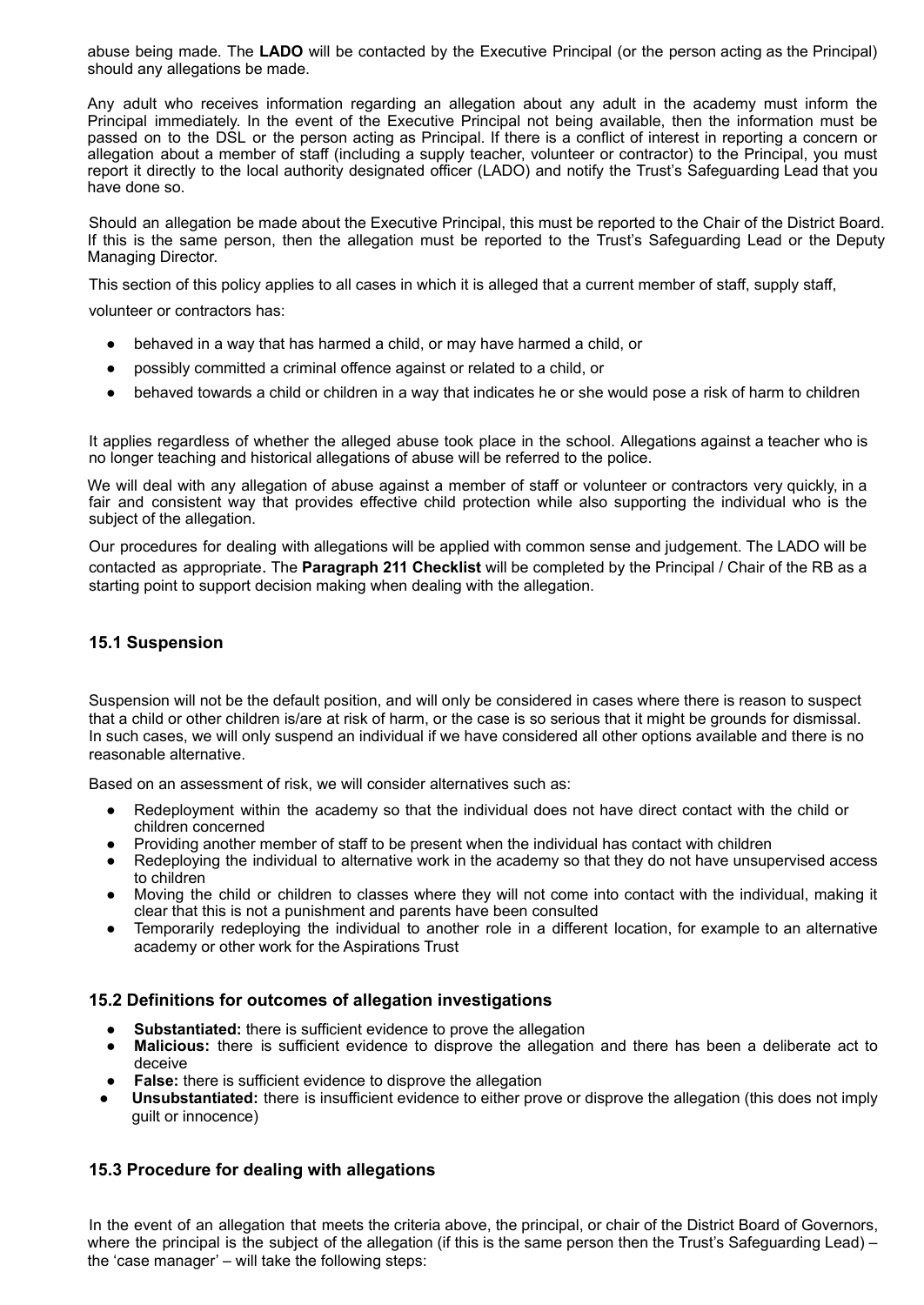- Immediately discuss the allegation with the designated officer at the local authority. This is to consider the nature, content and context of the allegation and agree a course of action, including whether further enquiries are necessary to enable a decision on how to proceed, and whether it is necessary to involve the police and/or children's social care services. (The case manager may, on occasion, consider it necessary to involve the police before consulting the designated officer – for example, if the accused individual is deemed to be an immediate risk to children or there is evidence of a possible criminal offence. In such cases, the case manager will notify the designated officer as soon as practicably possible after contacting the police)
- Inform the accused individual of the concerns or allegations and likely course of action as soon as possible after speaking to the designated officer (and the police or children's social care services, where necessary). Where the police and/or children's social care services are involved, the case manager will only share such information with the individual as has been agreed with those agencies
- Where appropriate (in the circumstances described above), carefully consider whether suspension of the individual from contact with children at the academy is justified or whether alternative arrangements such as those outlined above can be put in place. Advice will be sought from the designated officer, police and/or children's social care services, as appropriate
- **If immediate suspension is considered necessary**, agree and record the rationale for this with the designated officer. The record will include information about the alternatives to suspension that have been considered, and why they were rejected. Written confirmation of the suspension will be provided to the individual facing the allegation or concern within 1 working day, and the individual will be given a named contact at the academy / Trust and their contact details
- **If it is decided that no further action is to be taken** in regard to the subject of the allegation or concern, record this decision and the justification for it and agree with the designated officer what information should be put in writing to the individual and by whom, as well as what action should follow both in respect of the individual and those who made the initial allegation
- **If it is decided that further action is needed**, take steps as agreed with the designated officer to initiate the appropriate action in school and/or liaise with the police and/or children's social care services as appropriate
- Provide effective support for the individual facing the allegation or concern, including appointing a named representative to keep them informed of the progress of the case and consider what other support is appropriate. This may include who they can turn to for advice – trade union representatives, or a colleague, for example – and any academy arrangements for wellbeing counselling or advice
- Inform the parents or carers of the child/children involved about the allegation as soon as possible if they do not already know (following agreement with children's social care services and/or the police, if applicable). The case manager will also inform the parents or carers of the requirement to maintain confidentiality about any allegations made against teachers (where this applies) while investigations are ongoing. Any parent or carer who wishes to have the confidentiality restrictions removed in respect of a teacher will be advised to seek legal advice
- Keep the parents or carers of the child/children involved informed of the progress of the case and the outcome, where there is not a criminal prosecution, including the outcome of any disciplinary process (in confidence)
- Make a referral to the DBS where it is thought that the individual facing the allegation or concern has engaged in conduct that harmed or is likely to harm a child, or if the individual otherwise poses a risk of harm to a child

If the academy is made aware that the secretary of state has made an interim prohibition order in respect of an individual, we will immediately suspend that individual from teaching, pending the findings of the investigation by the National College for Teaching and Leadership.

Where the police are involved, wherever possible the Aspirations Trust will ask the police at the start of the investigation to obtain consent from the individuals involved to share their statements and evidence for use in the academy's disciplinary process, should this be required at a later point.

#### **15.4 Additional considerations for supply staff and contractors**

If there are concerns or an allegation is made against someone not directly employed by the academy, such as supply staff provided by an agency, we will take the actions below in addition to our standard procedures.

- We will not decide to stop using a supply teacher due to safeguarding concerns without finding out the facts and liaising with our local authority designated officer to determine a suitable outcome
- The Principal will discuss with the agency whether it is appropriate to suspend the supply teacher, or redeploy them to another part of the academy, while the academy carries out the investigation
- We will involve the agency fully, but the academy will take the lead in collecting the necessary information and providing it to the local authority designated officer as required
- We will address issues such as information sharing, to ensure any previous concerns or allegations known to the agency are taken into account (we will do this, for example, as part of the allegations management meeting or by liaising directly with the agency where necessary)

When using an agency, we will inform them of our process for managing allegations, and keep them updated about our policies as necessary, and will invite the agency's HR manager or equivalent to meetings as appropriate.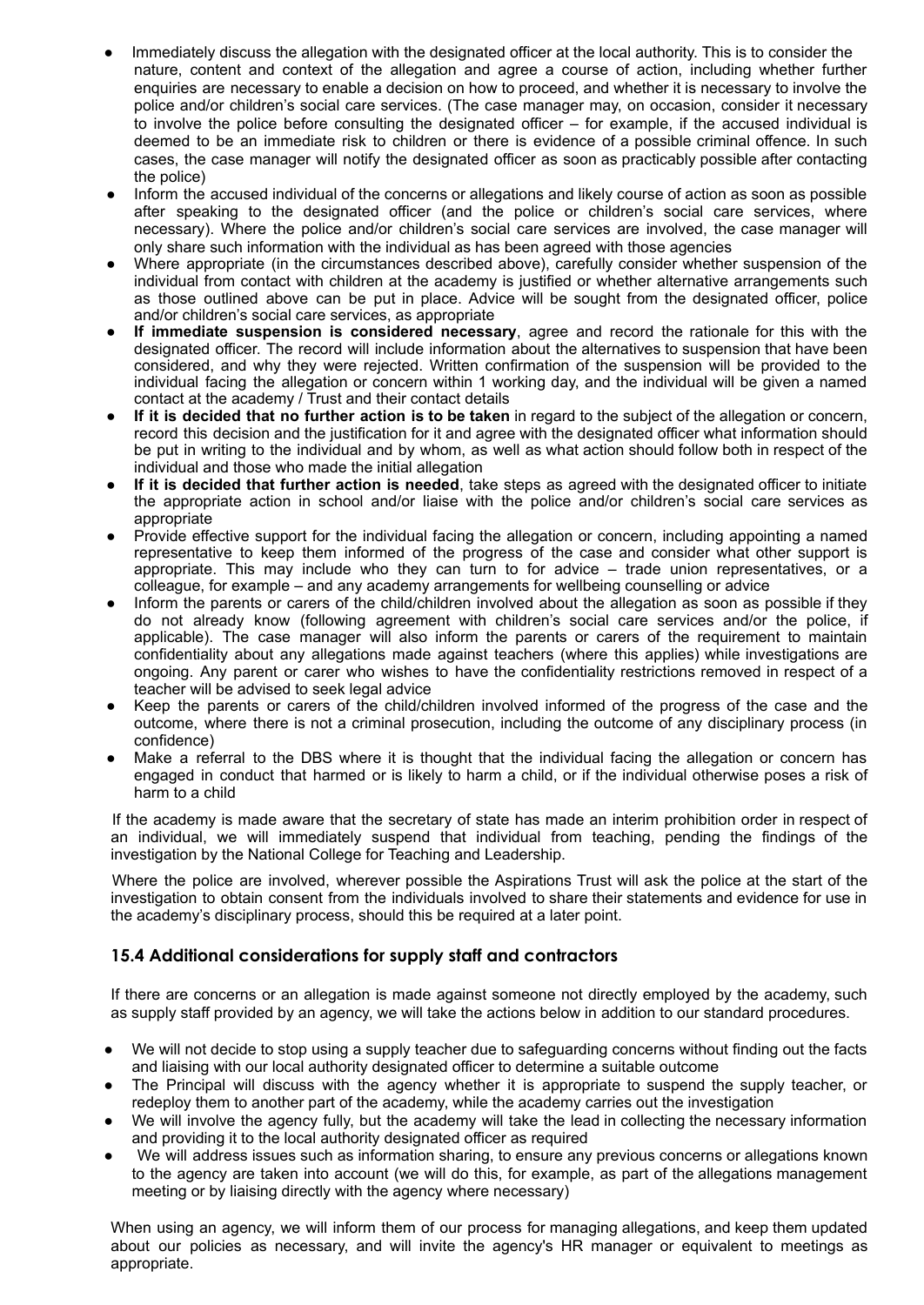#### **15.5 Timescales**

- Any cases where it is clear immediately that the allegation is unsubstantiated or malicious will be resolved within 1 week
- If the nature of an allegation does not require formal disciplinary action, we will institute appropriate action within 3 working days
- If a disciplinary hearing is required and can be held without further investigation, we will hold this within 15 working days

#### **15.6 SPECIFIC ACTIONS**

#### **Action following a criminal investigation or prosecution**

The case manager will discuss with the LADO whether any further action, including disciplinary action, is appropriate and, if so, how to proceed, taking into account information provided by the police and/or children's social care services.

#### **15.7 Conclusion of a case where the allegation is substantiated**

If the allegation is substantiated and the individual is dismissed or the academy ceases to use their services, or the individual resigns or otherwise ceases to provide their services, the case manager and the Trust's HR Director will discuss with the designated officer whether to make a referral to the DBS for consideration of whether inclusion on the barred lists is required. If they think the individual has engaged in conduct that has harmed, or is likely to harm, a child, or if they think the person otherwise poses a risk of harm to a child, they must make a referral to the DBS.

If the individual concerned is a member of teaching staff, the case manager and HR Director will discuss with the designated officer whether to refer the matter to the Teacher Regulation Agency to consider prohibiting the individual from teaching.

#### **Individuals returning to work after suspension**

If it is decided on the conclusion of a case that an individual who has been suspended can return to work, the case manager will consider how best to facilitate this.

The case manager will also consider how best to manage the individual's contact with the child or children who made the allegation, if they are still attending the academy.

#### **Unsubstantiated or malicious allegations**

If an allegation is shown to be deliberately invented, or malicious, the principal, or other appropriate person in the case of an allegation against the principal, will consider whether any disciplinary action is appropriate against the pupil(s) who made it, or whether the police should be asked to consider whether action against those who made the allegation might be appropriate, even if they are not a pupil.

#### **15.8 Confidentiality**

The academy will make every effort to maintain confidentiality and guard against unwanted publicity while an allegation is being investigated or considered.

The case manager will take advice from the LADO, police and children's social care services, as appropriate, to agree:

- Who needs to know about the allegation and what information can be shared
- How to manage speculation, leaks and gossip, including how to make parents or carers of a child/children involved aware of their obligations with respect to confidentiality
- What, if any, information can be reasonably given to the wider community to reduce speculation
- How to manage press interest if, and when, it arises

#### **15.9 Record-keeping**

The case manager will maintain clear records about any case where the allegation or concern meets the criteria above and store them on the individual's confidential personnel file for the duration of the case. Such records will include:

- A clear and comprehensive summary of the allegation
- Details of how the allegation was followed up and resolved
- Notes of any action taken and decisions reached (and justification for these, as stated above)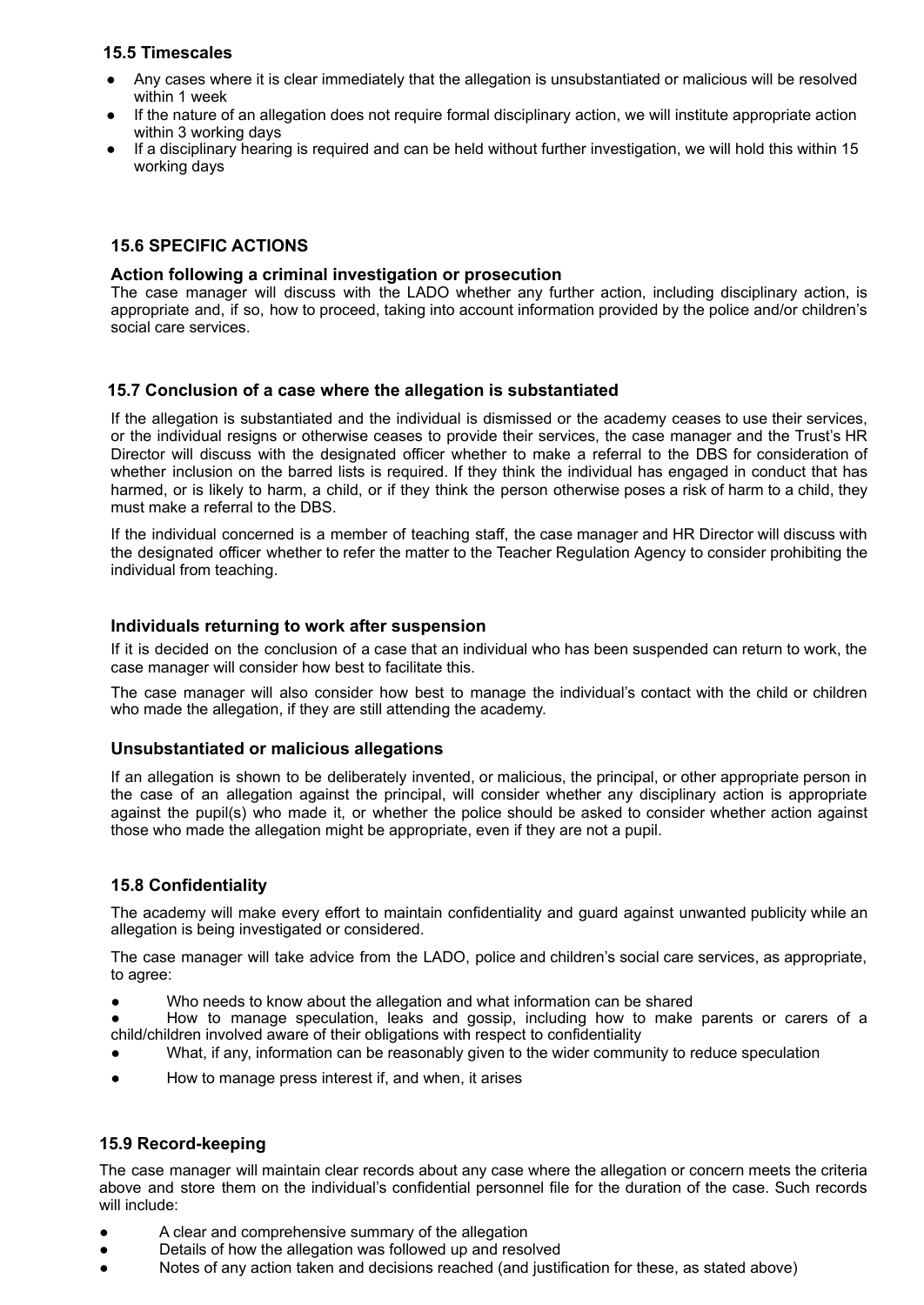If an allegation or concern is not found to have been malicious, the school will retain the records of the case on the individual's confidential personnel file, and provide a copy to the individual. We will retain these records at least until the individual has reached normal pension age, or for 10 years from the date of the allegation if that is longer.

The records of any allegation that is found to be malicious will be deleted from the individual's personnel file.

#### **15.10 References**

When providing employer references, we will not refer to any allegation that has been proven to be false, unsubstantiated or malicious, or any history of allegations where all such allegations have been proven to be false, unsubstantiated or malicious.

#### **15.11 Learning lessons**

After any cases where the allegations are *substantiated*, we will review the circumstances of the case with the local authority's designated officer to determine whether there are any improvements that we can make to the academy's procedures or practice to help prevent similar events in the future.

This will include consideration of (as applicable):

- Issues arising from the decision to suspend the member of staff
- The duration of the suspension
- Whether or not the suspension was justified
- The use of suspension when the individual is subsequently reinstated. We will consider how future

investigations of a similar nature could be carried out without suspending the individual

Any member of staff or volunteer who does not feel confident to raise their concerns with the Principal or the Chair of the District Board should contact the LADO directly.

Further national guidance can be found at: Advice on whistleblowing.

The NSPCC whistleblowing helpline is also available for staff who do not feel able to raise concerns regarding child protection failures internally. Staff can call: 0800 028 0285 – the helpline is available from 8:00am to 8:00pm, Monday to Friday or via email: help@nspcc.org.uk.

#### **15.12 Low Level Concerns**

At Ocean Academy, we promote a culture of openness and transparency in which all concerns about all adults in the academy are dealt with promptly and appropriately. We ensure that adults working in or on behalf of the academy are clear about professional boundaries and act within these boundaries and in accordance with the ethos and values of an Aspirations Academy.

These expectations are set out in the Staff Code of Conduct and Teachers Standards and staff are regularly reminded about them.

Where a colleague has concerns that may not meet the threshold for referral to the LADO, as set out in p22-23 of this policy (also referred to in paragraph 338 of KCSIE 2021as the 'harms threshold'), they must share these concerns with the DSL (or Principal).

The DSL will then, with the Principal, decide on the appropriate course of action to take, such as training and support for the individual concerned, or wider training if it is felt that there is a weakness in the academy's safeguarding system.

Where a low level concern is shared about a supply teacher or contractor, the DSL or Principal will notify their employer about the concern.

All information shared will be treated with confidentiality. Records of the details of the concern, the context and action taken will be made and kept securely. The name of the individual sharing their concern will be noted but ,as far as reasonably possible, will not be communicated to the alleged individual without prior agreement.

Records will be reviewed for any patterns of behaviour so that appropriate action can be taken. Records will be kept for 6 years after the individual's employment with the organisation has ended.

A low-level concern is any concern – no matter how small, and even if no more than a 'nagging doubt' – that an adult may have acted in a manner which:

• is not consistent with the academy's Code of Conduct (including inappropriate conduct outside of work)

• even if not linked to a particular act or omission, has caused a sense of unease about that adult's suitability to work with children but does not meet the harms threshold

Low level concerns could be, but are not limited to: -being over friendly with children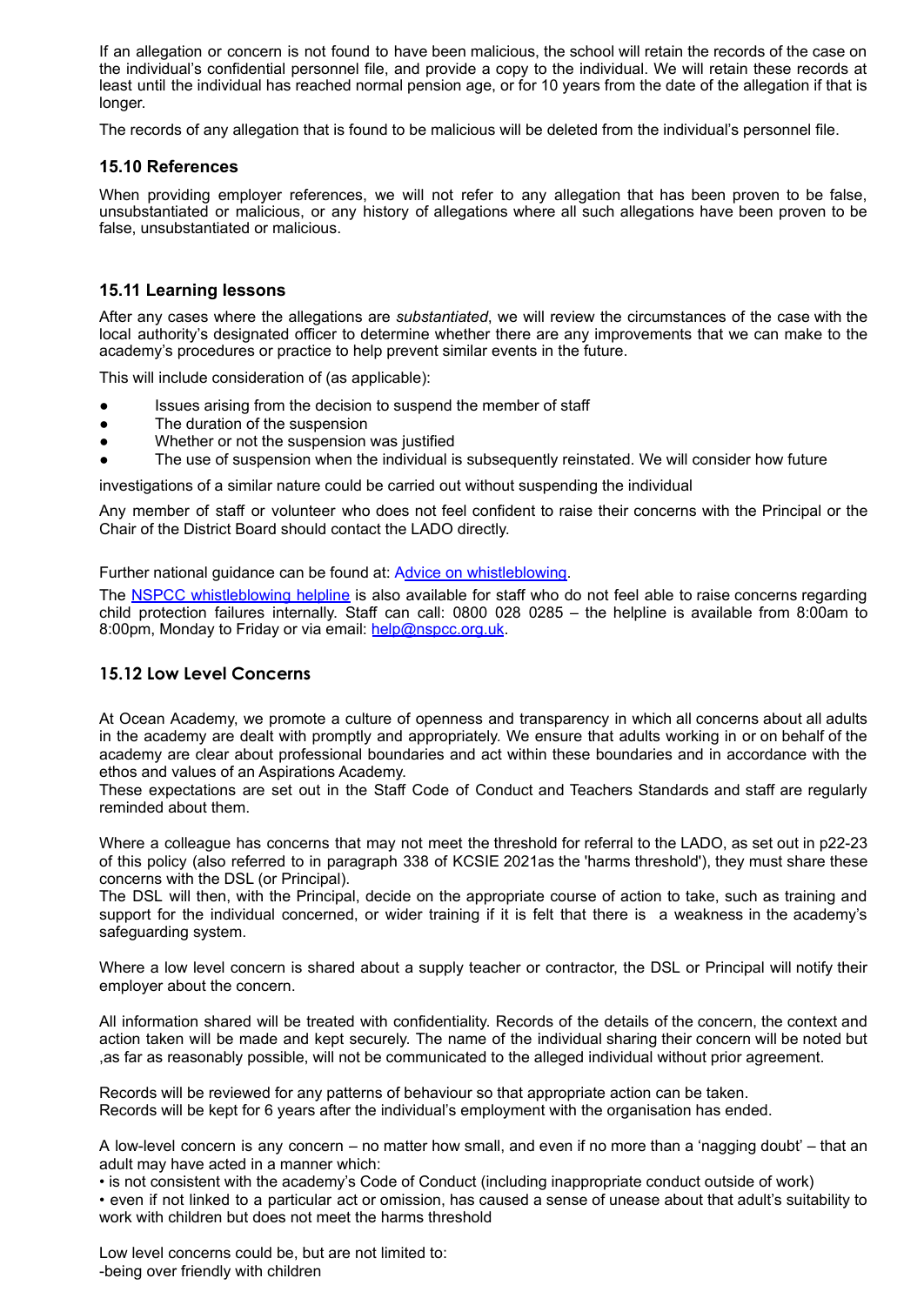-having 'favourites' -taking photos of children on their mobile phone -using inappropriate language about children -using inappropriate sexualised, intimidating or offensive language -engaging with a child on a one-to-one basis in a secluded area or behind a closed door

#### **16. Checking the identity and suitability of visitors**

Adapt this section to reflect your procedures

All visitors will be required to verify their identity to the satisfaction of staff and to leave their belongings, including their mobile phone(s), in a safe place during their visit.

If the visitor is unknown to the setting, we will check their credentials and reason for visiting before allowing them to enter the setting. Visitors should be ready to produce identification.

Visitors are expected to sign the visitors' book and wear a visitor's badge.

Visitors to the school who are visiting for a professional purpose, such as educational psychologists and Aspirations central staff, will be asked to show photo ID and:

Will be asked to show their DBS certificate, which will be checked alongside their photo ID; or

The organisation sending the professional, such as the LA or educational psychology service, will provide prior written confirmation that an enhanced DBS check with barred list information has been carried out

All other visitors, including visiting speakers, **will be accompanied by a member of staff at all times.** We will not invite into the school any speaker who is known to disseminate extremist views, and will carry out appropriate checks to ensure that any individual or organisation using school facilities is not seeking to disseminate extremist views or radicalise pupils or staff.

#### **17. Non-collection of children**

If a child is not collected at the end of the session/day, we will:

Set out the academy procedures here, or refer to a separate policy/procedure for this if you have one. Your procedure should include information on contacting parents, who will look after the child and how the incident will be recorded.

#### **18. Missing pupils**

Our procedures are designed to ensure that a missing child is found and returned to effective supervision as soon as possible. If a child goes missing, we will:

Set out the academy procedures here, or refer to a separate policy/procedure for this if you have one. Your procedure should include information on contacting parents, who will look after the child and how the incident will be recorded.

#### **18.1 Elective Home Education**

Where a parent has expressed their intention to remove a child from our academy to educate them at home, we will liaise with the LA and any other key professionals involved with the child, to coordinate a meeting with the parents/carers. The meeting will be to ensure that the best interests of the child are at the forefront of any decision being made.

#### **19. RELEVANT POLICIES**

To underpin the values and ethos of our academy and our intent to ensure that pupils at our academy are appropriately safeguarded the following policies are also included under our safeguarding umbrella:

- **Staff Code of Conduct**
- **Behaviour**
- Positive handling / Restraint –within the behavior policy
- Anti-Bullving
- **Safer Recruitment**
- Whistle-blowing
- Attendance
- **Prevent**
- **Recruitment and Selection**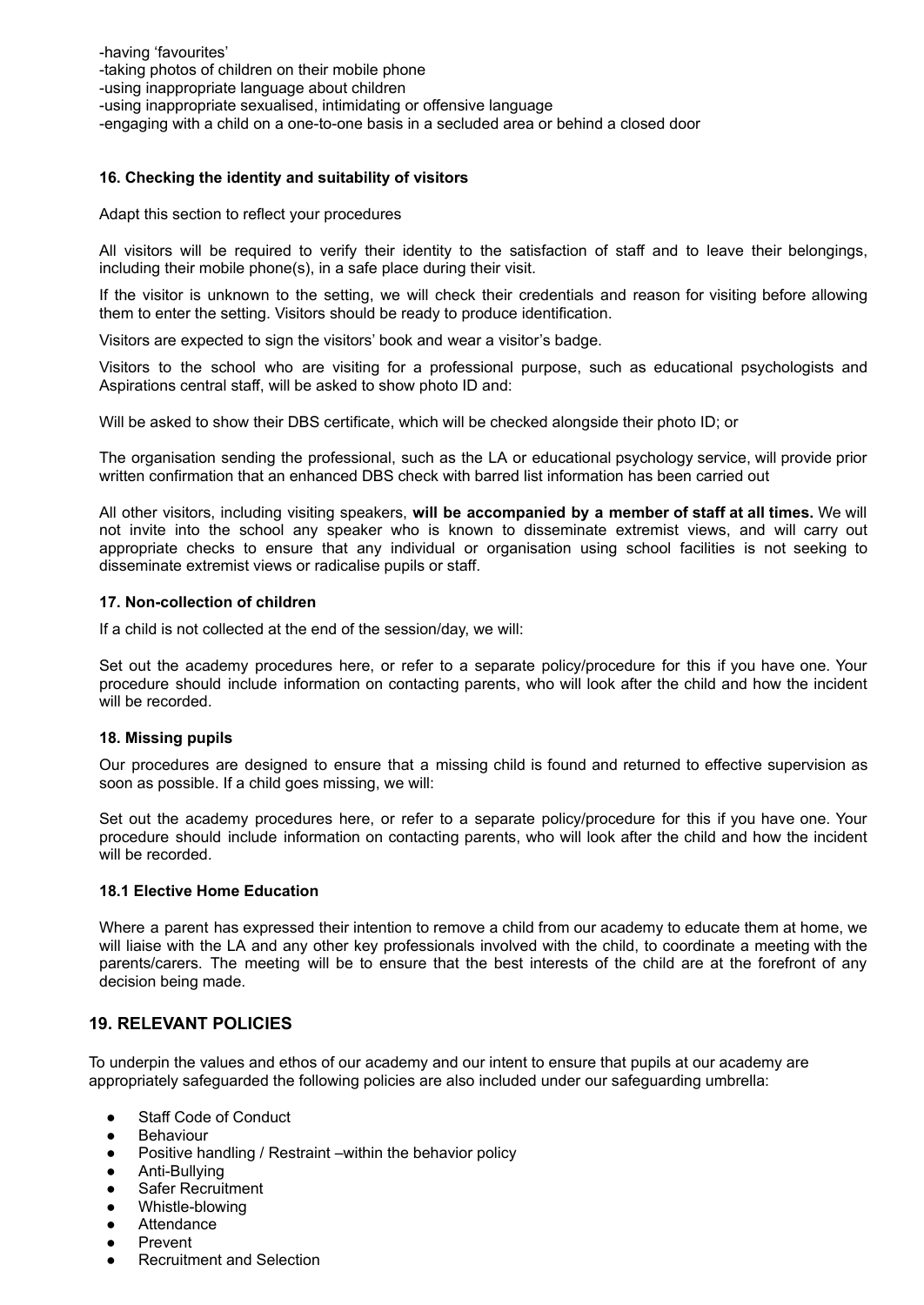- Harassment and discrimination including racial abuse
- On-line Safety inc e-safety
- Health and Safety including site security
- Meeting the needs of pupils with medical conditions
- **First Aid**
- Intimate Care within medical conditions
- Educational visits including overnight stays
- SEND code of practice
- **Equal Opportunities**
- **RSE Policy**

#### **We expect all staff, including those who do not work directly with children to have read:**

- Keeping Children Safe in Education (2019) [Part One] and school leaders and staff that work directly with children should also read Annex A
- **Staff Code of Conduct**
- Safeguarding and Child Protection Policy
- Academy's Behaviour Policy
- **Policy for Children Missing Education**
- Acceptable Use Policy (staff)

#### **20. STATUTORY FRAMEWORK**

This policy has been devised in accordance with the following legislation and guidance:

- 'Working Together to Safeguard Children: A guide to inter-agency working to safeguard and promote the welfare of children', DfE (2018)
- 'Keeping Children Safe in Education', DfE (September 2019)
- 'What to do if you're worried a child is being abused', DfE (March 2015)
- 'Information Sharing: Advice for practitioners', DfE (March 2015)
- 'The Prevent duty: Departmental advice for schools and childcare providers', DfE (2015)
- 'Mandatory Reporting of Female Genital Mutilation procedural information', Home Office (October 2015)

This policy also complies with our funding agreement and articles of association.

# **APPENDIX 1:**

#### **Types of Abuse (from KCSiE 2021)**

All school and college staff should be aware that abuse, neglect and safeguarding issues are rarely standalone events that can be covered by one definition or label. In most cases, multiple issues will overlap with one another.

**Abuse**: a form of maltreatment of a child. Somebody may abuse or neglect a child by inflicting harm or by failing to act to prevent harm. Children may be abused in a family or in an institutional or community setting by those known to them or, more rarely, by others (e.g. via the internet). They may be abused by an adult or adults or by another child or children.

**Physical abuse**: a form of abuse which may involve hitting, shaking, throwing, poisoning, burning or scalding, drowning, suffocating or otherwise causing physical harm to a child. Physical harm may also be caused when a parent or carer fabricates the symptoms of, or deliberately induces, illness in a child.

**Emotional abuse**: the persistent emotional maltreatment of a child such as to cause severe and adverse effects on the child's emotional development. It may involve conveying to a child that they are worthless or unloved, inadequate, or valued only insofar as they meet the needs of another person. It may include not giving the child opportunities to express their views, deliberately silencing them or 'making fun' of what they say or how they communicate. It may feature age or developmentally inappropriate expectations being imposed on children. These may include interactions that are beyond a child's developmental capability as well as overprotection and limitation of exploration and learning, or preventing the child participating in normal social interaction. It may involve seeing or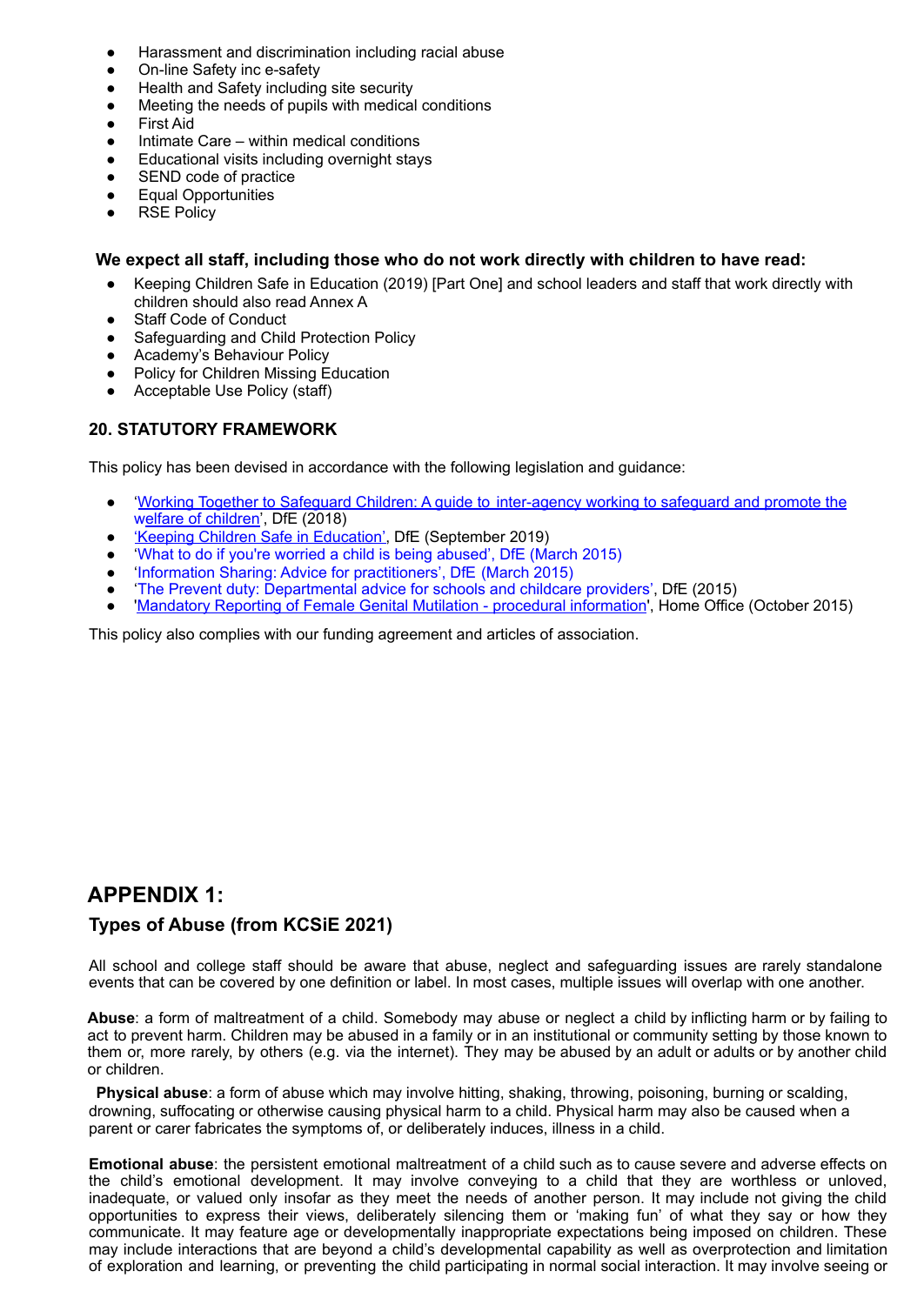hearing the ill-treatment of another. It may involve serious bullying (including cyberbullying), causing children frequently to feel frightened or in danger, or the exploitation or corruption of children. Some level of emotional abuse is involved in all types of maltreatment of a child, although it may occur alone.

**Sexual abuse**: involves forcing or enticing a child or young person to take part in sexual activities, not necessarily involving a high level of violence, whether or not the child is aware of what is happening. The activities may involve physical contact, including assault by penetration (for example rape or oral sex) or non-penetrative acts such as masturbation, kissing, rubbing and touching outside of clothing. They may also include non-contact activities, such as involving children in looking at, or in the production of, sexual images, watching sexual activities, encouraging children to behave in sexually inappropriate ways, or grooming a child in preparation for abuse (including via the internet). Sexual abuse is not solely perpetrated by adult males. Women can also commit acts of sexual abuse, as can other children.

**Neglect**: the persistent failure to meet a child's basic physical and/or psychological needs, likely to result in the serious impairment of the child's health or development. Neglect may occur during pregnancy as a result of maternal substance abuse. Once a child is born, neglect may involve a parent or carer failing to: provide adequate food, clothing and shelter (including exclusion from home or abandonment); protect a child from physical and emotional harm or danger; ensure adequate supervision (including the use of inadequate care-givers); or ensure access to appropriate medical care or treatment. It may also include neglect of, or unresponsiveness to, a child's basic emotional needs.

**Please remember if you feel unsure or worried, do something about it. Don't keep it to yourself.**

### **APPENDIX 2:**

#### **Safeguarding Induction prompt for new or supply staff and regular visitors or volunteers.**

We all have a statutory duty to safeguard and promote the welfare of children, and at our academy we take this responsibility seriously.

If you have any concerns about a child or young person in our academy, you must share this information immediately with our Designated Safeguarding Lead (DSL) or one of the alternate post holders.

Do not think that your worry is insignificant if it is about hygiene, appearance or behaviour – we would rather you told us as we would rather know about something that appears small than miss a worrying situation.

#### If you think the matter is very serious and may be related to child protection, for example, physical, **emotional, sexual abuse or neglect, you must find one of the designated professionals detailed below and provide them with a written record of your concern (My Concern)**

Any allegation concerning a member of staff, a child's foster carer or a volunteer should be reported immediately to the Executive Principal. If an allegation is made about the Executive Principal you should pass this information to the Chair of the District Board or the Trust's Safeguarding Lead. Alternatively, you can contact the Local Authority Designated Officer at :

Commissioning and improvement - People Services Civic Centre, Poole, Dorset, BH15 2RU 01202 633694 07779880331 **juliemurphy@**poole.gov.uk

The NSPCC whistleblowing helpline is also available for staff who do not feel able to raise concerns regarding child protection failures internally. Staff can call: 0800 028 0285 – line is available from 8:00am to 8:00pm, Monday to Friday or via email: help@nspcc.org.uk.

#### **Contact Details:**

Designated Safeguarding Lead (DSL): Mrs J Quarrie (Executive Principal) Location of office : Ocean Academy Contact : jquarrie@ocean-aspirations.org

Deputy Designated Lead : Alex Simpson Location of office : Ocean Academy Contact : ac-simpson@ocean-aspirations.org

Chair of District Board : David Herbert Contact: davidherbert@apirationsacademies.org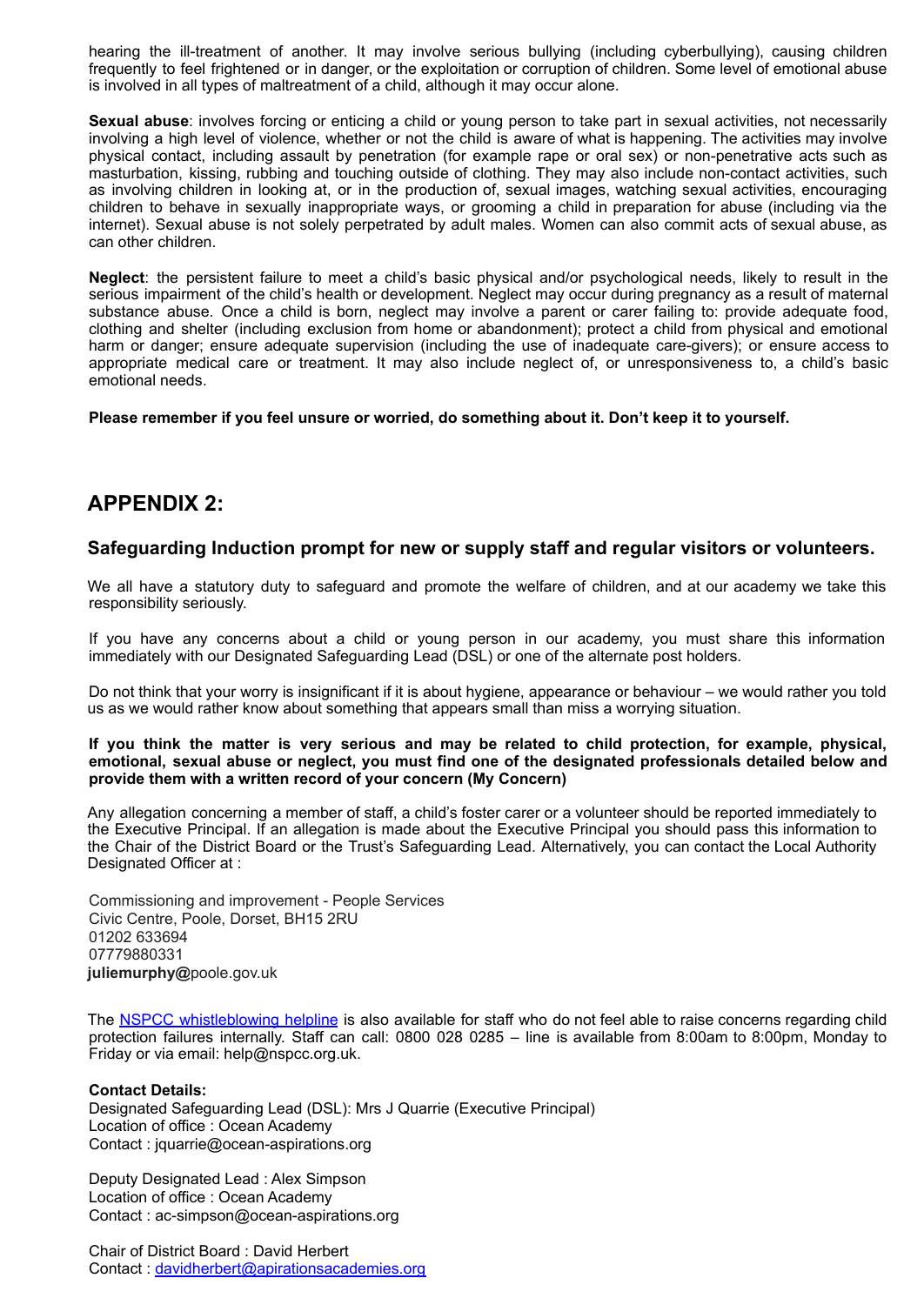Aspirations Deputy Managing Director: Paula Kenning paulakenning@aspirationsacademies.org

## **APPENDIX 3:**

## Safer Recruitment and DBS Checks – policy and procedures

We will record all information on the checks carried out in the school's single central record (SCR). Copies of these checks, where appropriate, will be held in individuals' personnel files. We follow requirements and best practice in retaining copies of these checks, as set out below.

#### **Appointing new staff**

When appointing new staff, we will:

- Verify their identity
- Obtain (via the applicant) an enhanced Disclosure and Barring Service (DBS) certificate, including barred list information for those who will be engaging in regulated activity (see definition below). We will not keep a copy of this for longer than 6 months
- Obtain a separate barred list check if they will start work in regulated activity before the DBS certificate is available
- Verify their mental and physical fitness to carry out their work responsibilities
- Verify their right to work in the UK. We will keep a copy of this verification for the duration of the member of staff's employment and for 2 years afterwards
- Verify their professional qualifications, as appropriate
- Ensure they are not subject to a prohibition order if they are employed to be a teacher
- Carry out further additional checks, as appropriate, on candidates who have lived or worked outside of the UK, including (where relevant) any teacher sanctions or restrictions imposed by a European Economic Area professional regulating authority, and criminal records checks or their equivalent
- Carry out overseas checks for anyone who has spent six months or more, overseas, in the last 10 years [\(https://www.gov.uk/government/publications/criminal-records-checks-for-overseas-applicants\)](https://www.gov.uk/government/publications/criminal-records-checks-for-overseas-applicants)
- Check that candidates taking up a management position are not subject to a prohibition from management (section 128) direction made by the secretary of state (checks can be made on the TRA [website](https://teacherservices.education.gov.uk/))
- Ask for written information about previous employment history and check that information is not contradictory or incomplete

We will seek at least two references on all short-listed candidates, including internal candidates, before the interview. We will scrutinise these and resolve any concerns before confirming appointments.

**Regulated activity** means a person who will be:

- Responsible, on a regular basis in a school or college, for teaching, training, instructing, caring for or supervising children
- Carrying out paid, or unsupervised unpaid, work regularly in a school or college where that work provides an opportunity for contact with children
- Engaging in intimate or personal care or overnight activity, even if this happens only once and regardless of whether they are supervised or not

#### **Existing staff**

If we have concerns about an existing member of staff's suitability to work with children, we will carry out all the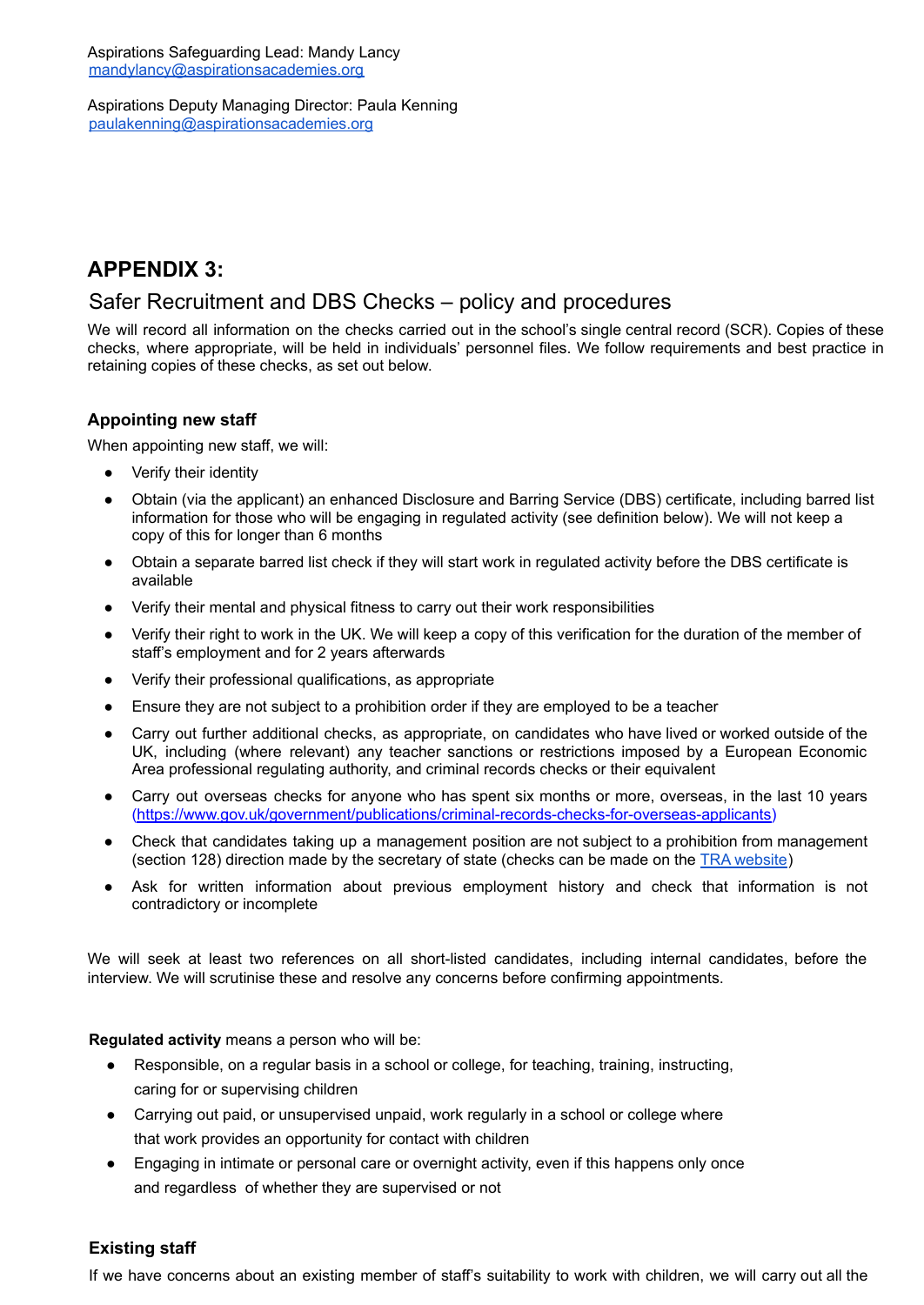relevant checks as if the individual was a new member of staff. We will also do this if an individual moves from a post that is not regulated activity to one that is.

We will refer to the DBS anyone who has harmed, or poses a risk of harm, to a child or vulnerable adult:

- Where the 'harm test' is satisfied in respect of the individual (i.e. that no action or inaction occurred but the present risk that it could was significant)
- Where the individual has received a caution or conviction for a relevant offence
- If there is reason to believe that the individual has committed a listed relevant offence, under the Safeguarding Vulnerable Groups Act 2006 (Prescribed Criteria and Miscellaneous Provisions) Regulations 2009
- If the individual has been removed from working in regulated activity (paid or unpaid) or would have been removed if they had not left

#### **Agency and third-party staff**

We will obtain written notification from any agency or third-party organisation that it has carried out the necessary safer recruitment checks that we would otherwise perform. We will also check that the person presenting themselves for work is the same person on whom the checks have been made.

#### **Contractors**

We will ensure that any contractor, or any employee of the contractor, who is to work at the school has had the appropriate level of DBS check. This will be:

- An enhanced DBS check with barred list information for contractors engaging in regulated activity
- An enhanced DBS check, not including barred list information, for all other contractors who are not in

regulated activity but whose work provides them with an opportunity for regular contact with children

- We will obtain the DBS check for self-employed contractors.
- We will not keep copies of such checks for longer than 6 months
- Contractors who have not had any checks will not be allowed to work unsupervised or engage in regulated activity under any circumstances
- We will check the identity of all contractors and their staff on arrival at the academy

#### **Trainee/student teachers**

Where applicants for initial teacher training are salaried by us, we will ensure that all necessary checks are carried out.

Where trainee teachers are fee-funded, we will obtain written confirmation from the training provider that necessary checks have been carried out and that the trainee has been judged by the provider to be suitable to work with children.

#### **Volunteers :** We will:

- Never leave an unchecked volunteer unsupervised or allow them to work in regulated activity
- Obtain an enhanced DBS check with barred list information for all volunteers who are new to working in regulated activity
- Obtain an enhanced DBS check without barred list information for all volunteers who are not in regulated activity, but who have an opportunity to come into contact with children on a regular basis, for example, supervised volunteers
- Carry out a risk assessment when deciding whether to seek an enhanced DBS check for any volunteers not engaging in regulated activity

#### **Governors**

- All trustees and governors will have an enhanced DBS check without barred list information and section 128 check <https://teacherservices.education.gov.uk/>
- They will have an enhanced DBS check with barred list information if working in regulated activity.
- The chair of the board of trustees will have their DBS check countersigned by the secretary of state.

All trustees and governors will also have the following checks:

- Right to work in the UK
- Other checks deemed necessary if they have lived or worked outside the UK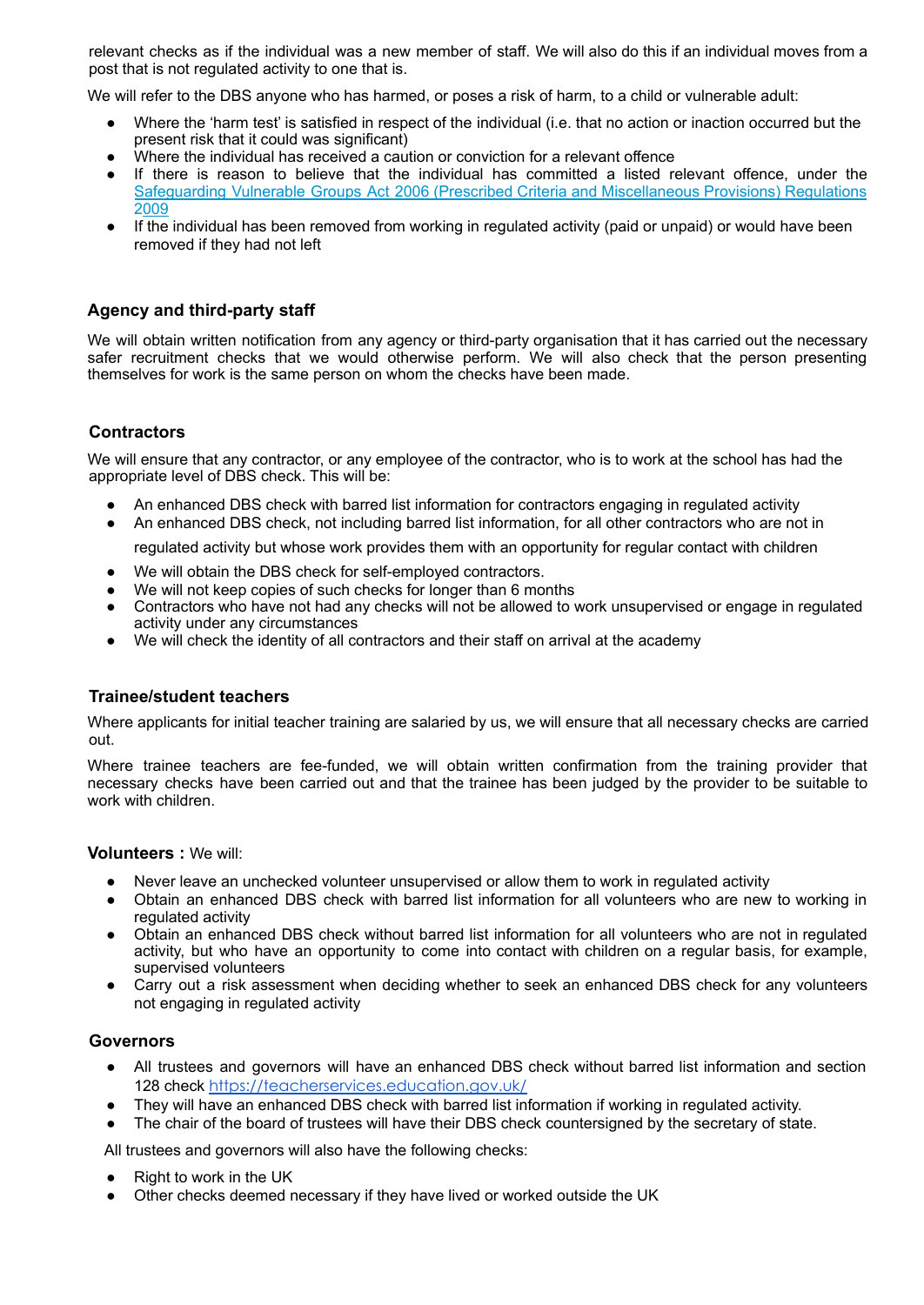#### **Adults who supervise pupils on work experience**

When organising work experience, we will ensure that policies and procedures are in place to protect children from harm.

We will also consider whether it is necessary for barred list checks to be carried out on the individuals who supervise a pupil under 16 on work experience. This will depend on the specific circumstances of the work experience, including the nature of the supervision, the frequency of the activity being supervised, and whether the work is regulated activity.

#### **APPENDIX 4:** Helpful Contacts :

- **● https://www.childline.org.uk/**
- **● https://www.gov.uk/government/publications/education-for-a-connected-world**
- **● https://www.gov.uk/government/publications/relationships-education-relationships-and-sex-edu cation- rse-and-health-education**
- **● https://parentinfo.org/**
- **● https://parentzone.org.uk/parents**
- **● https://www.bbc.com/ownit**
- **● https://www.talktofrank.com/get-help/worried-about-a-child**
- **● <https://www.nspcc.org.uk/preventing-abuse/keeping-children-safe/underwear-rul>**
- **● http://www.poolefamilyinformationdirectory.com/kb5/poole/fis/home.page**
- **● https://www.npcc.police.uk/NPCCBusinessAreas/WeaponAttacksStaySafe.aspx**
- **● http://www.aatocean.org/uploads/document/2\_161\_handout-for-online-safety-for-parents.pdf**
- http://www.aatocean.org/uploads/document/2\_286\_keeping-children-safe-in-education-leaflet-up **dated- sept-2019.pdf**
- **https://www.bournemouth.gov.uk/ChildrenEducation/Childcare/ChildrensInformationService.aspx** Thinkuknow is the National Crime Agency/CEOPs education programme with age specific resources